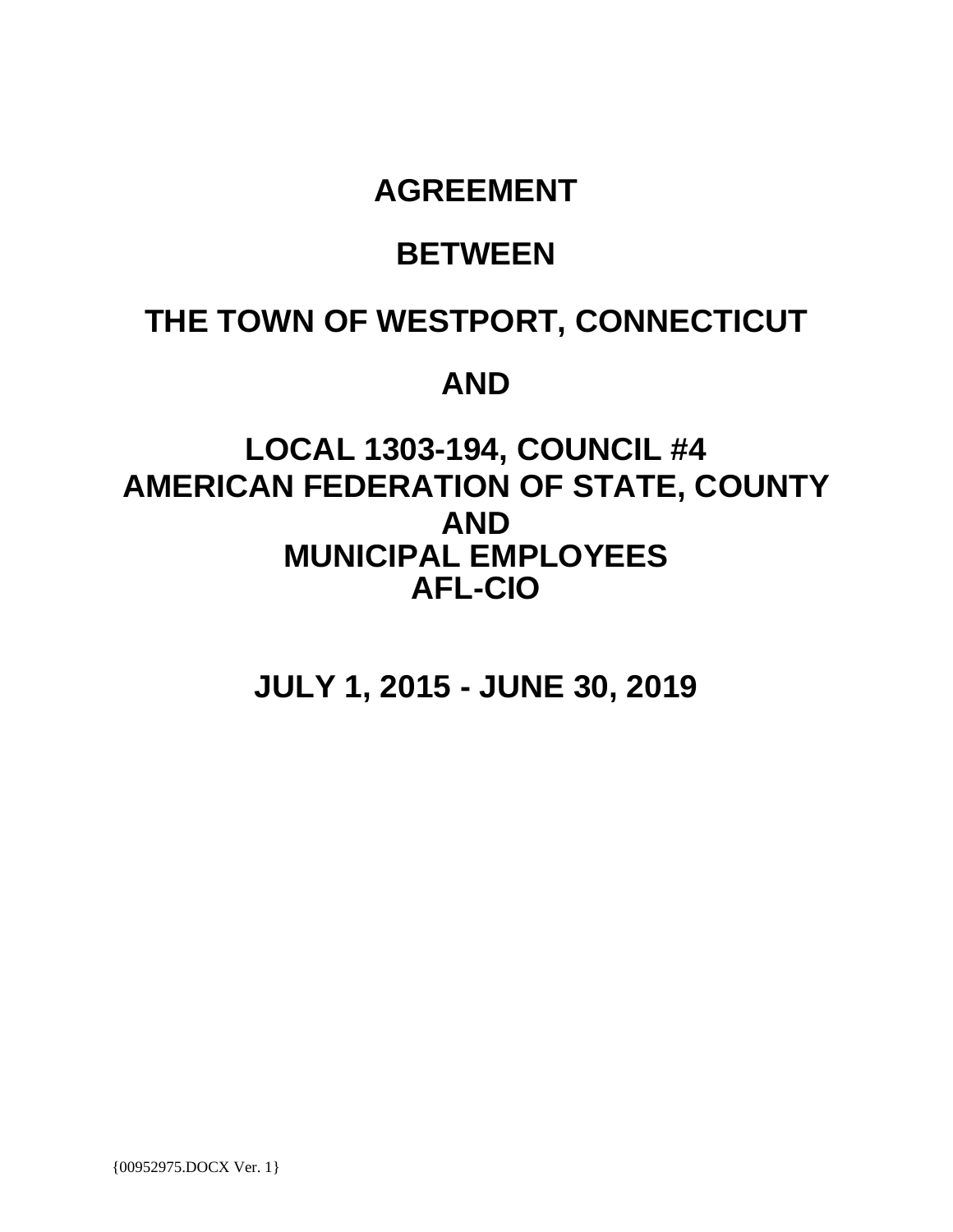# **Table of Contents**

| Article              | Section | Page |
|----------------------|---------|------|
| <b>ARTICLE I</b>     |         |      |
| <b>ARTICLE II</b>    |         |      |
| <b>ARTICLE III</b>   |         |      |
| <b>ARTICLE IV</b>    |         |      |
| <b>ARTICLE V</b>     |         |      |
| <b>ARTICLE VI</b>    |         |      |
| <b>ARTICLE VII</b>   |         |      |
| <b>ARTICLE VIII</b>  |         |      |
| <b>ARTICLE IX</b>    |         |      |
| <b>ARTICLE X</b>     |         |      |
| <b>ARTICLE XI</b>    |         |      |
| <b>ARTICLE XII</b>   |         |      |
| <b>ARTICLE XIII</b>  |         |      |
| <b>ARTICLE XIV</b>   |         |      |
| <b>ARTICLE XV</b>    |         |      |
| <b>ARTICLE XVI</b>   |         |      |
| <b>ARTICLE XVII</b>  |         |      |
| <b>ARTICLE XVIII</b> |         |      |
| <b>SCHEDULE A</b>    |         |      |
| <b>SCHEDULE B</b>    |         |      |
| <b>WAGE SCALES</b>   |         |      |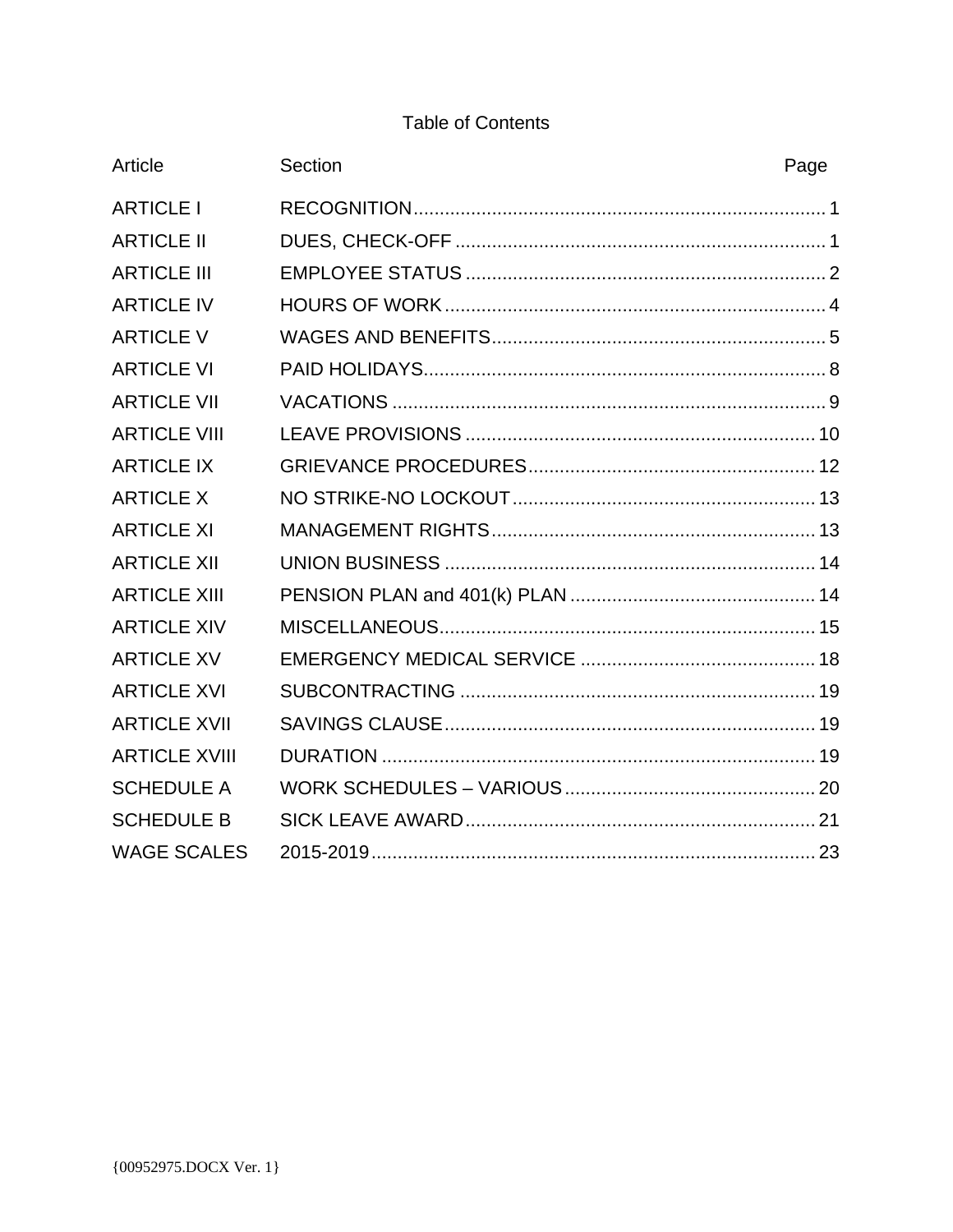AGREEMENT made by and between the TOWN OF WESTPORT, CONNECTICUT (hereinafter referred to as "TOWN"), and LOCAL 1303-194 OF COUNCIL #4, AMERICAN FEDERATION OF STATE, COUNTY AND MUNICIPAL EMPLOYEES, AFL-CIO, (hereinafter referred to as "UNION")

WHEREAS, the UNION was organized and designed to maintain and promote a, harmonious relationship between the TOWN and its employees covered by this Agreement in order that more efficient and progressive public service may be rendered; and

WHEREAS, the UNION has been designated in Connecticut State Board of Labor Relations, Decision No. 2163-A, dated April 26, 1983, as the collective bargaining representative of a unit of employees of the TOWN as more specifically hereinafter set forth; and

WHEREAS, the parties, pursuant to the requirements of the Municipal Employees Relations Act, concluded negotiations in good faith on all matters properly subject to collective bargaining;

NOW THEREFORE, the parties agree as follows:

# **ARTICLE I RECOGNITION**

The TOWN recognizes the UNION as the exclusive representative, for purposes of collective bargaining with respect to wages, hours and other conditions of employment, of all regular full time and regular part time employees employed by the TOWN in the classifications provided in the Wage Schedule. Regular part time employees are defined to include only those employees employed on an annual basis to work twenty (20) or more hours a week on a continuous and regular work schedule. Part time employees employed to work less than twenty (20) hours per week or seasonally less than a full year are specifically excluded from coverage of this Agreement. Permanent employees as used hereinafter shall be defined as regular full time and regular part time employees who have successfully completed their probationary period.

# **ARTICLE II DUES, CHECK-OFF**

# **SECTION 1.**

The TOWN agrees to deduct from the paycheck of each employee who has signed an authorized payroll deduction card a sum certified by the secretary or other authorized official of the UNION, as UNION dues. Deduction will be made from the payroll periodically as specified on the card and total dues shall be delivered to the person and place designated by an authorized official of Local 1303. Each deduction shall be made from the first payroll of each month except when the employee is not on the payroll for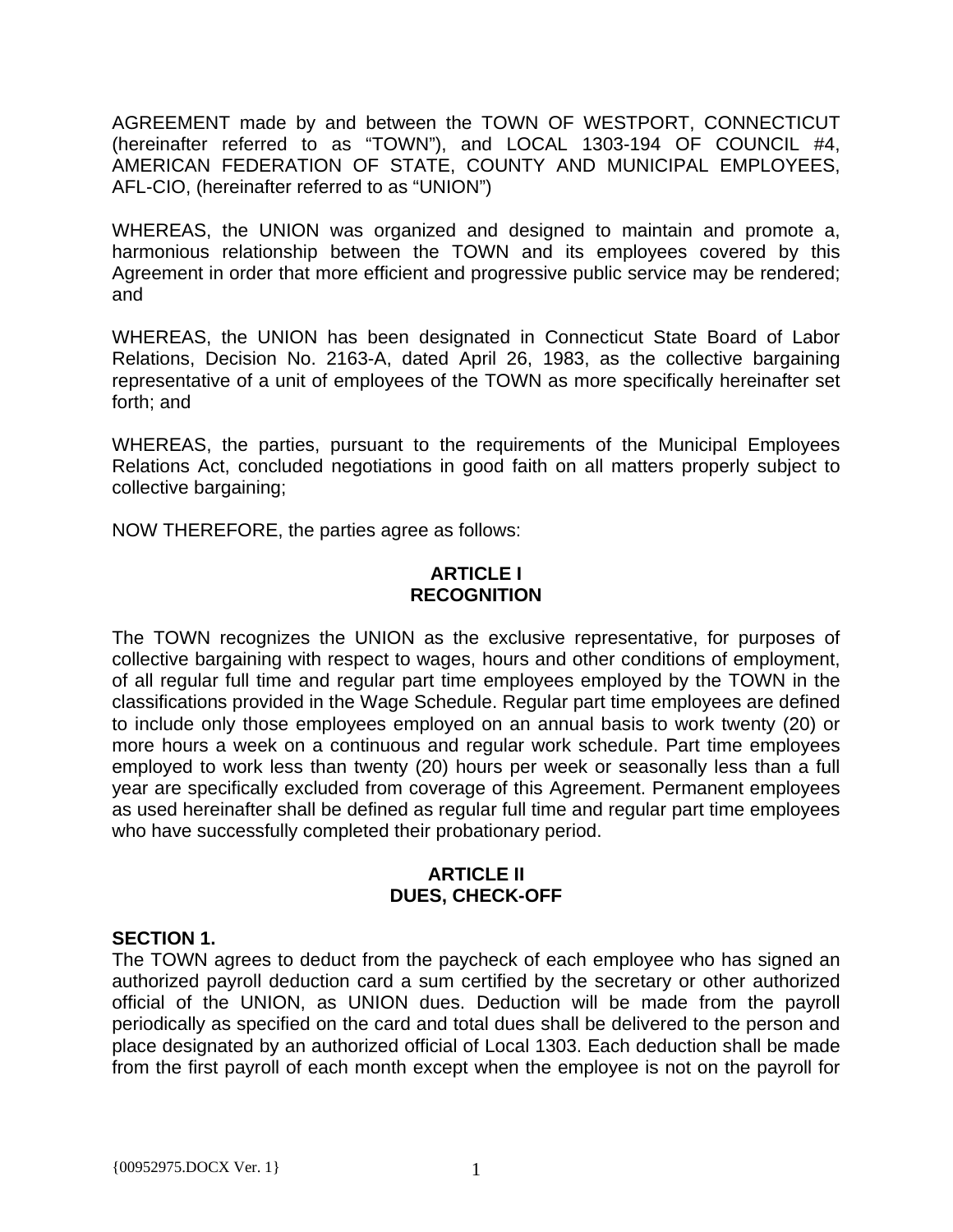that period. The TOWN shall not be responsible for deducting any member's dues if he/she is not on the payroll during the specific deduction payroll period.

# **SECTION 2.**

All employees covered by this Agreement who are members of the UNION in good standing at the time this Agreement becomes effective and all employees who thereafter become members during the term of this Agreement, including any newly hired employees, shall, as a condition of continued employment, maintain, their membership, in the UNION for the duration of this Agreement by offering to pay regular monthly dues and other fees levied against all members.

Any new employee hired after this Agreement becomes effective, upon satisfactory completion of his/her probationary period, shall as a condition of continued employment, become a member of the UNION and pay the regular monthly dues, or in lieu thereof pay to the UNION a monthly service fee. The UNION agrees to save the TOWN harmless for any loss, damage or expense arising from the application of the provision of this section requiring non-members of the UNION to pay the service fee as a condition of employment.

# **ARTICLE III EMPLOYEE STATUS**

# **SECTION 1. PROBATIONARY PERIODS**

Any new employee shall have a probationary period of six (6) months (which may be extended by management up to 3 months) during which time he/she shall be evaluated at the end of the third and sixth month. New employees shall not be entitled to benefits during their probationary period except for the following: a) holiday pay for those holidays specified in Article VI which may occur during said probationary period, b) earned vacation according to Article VII and c) sick leave earned during the probationary period earned at the rate of one (1) day per month. Upon satisfactory completion of the probationary period he/she shall be classified a permanent employee, regular full time or regular part time. During the probationary period an employee may be terminated with or without cause and without recourse to the grievance and arbitration provisions of this Agreement.

Probationary period for a promotion shall be three (3) months. Any promoted employee who fails the three (3) month probationary period shall be returned to his/her former position.

# **SECTION 2. LAYOFFS**

a) In the event of a reduction in the work force or the abolishment of a position, the employee with the least seniority within the classification in the department shall be laid off first. The TOWN agrees to place the affected employees in a vacant position provided the employee is qualified for the position. In the event that the vacancy would result in a demotion (reduction in classification and/or pay grade), the employee shall have the option to accept the layoff or the demotion. In the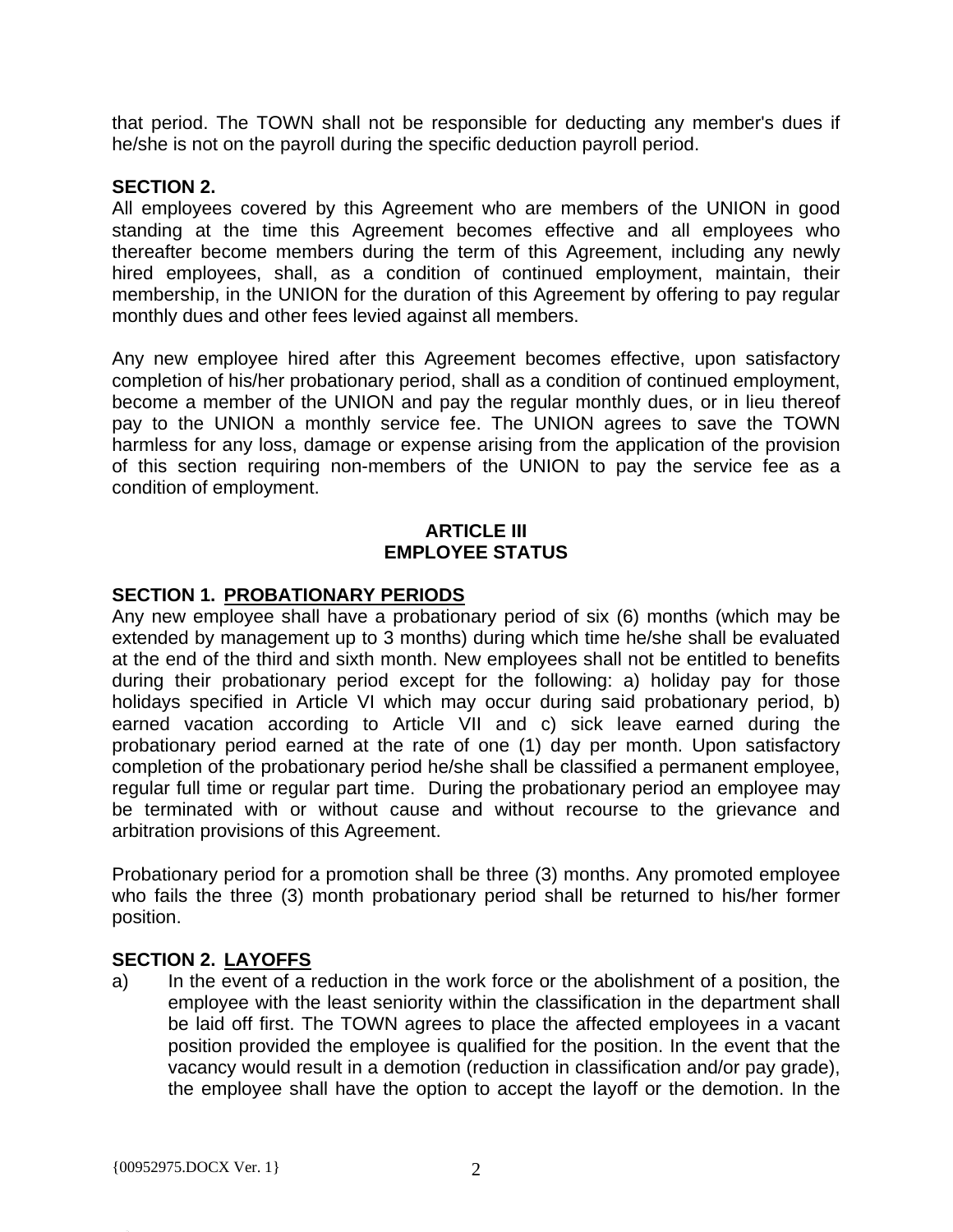case of an employee who accepts a demotion in lieu of layoff, it is understood that such employee shall have his/her seniority rights and recall rights as if he/she had accepted a layoff.

- b) A laid off employee shall have recall rights for a period of one (1) year from the date of layoff. Such recall rights shall be based on seniority i.e., last laid off, first reinstated. Recall rights shall apply to the department from which the employee was laid off.
- c) If a vacancy exists in a department for which no employee is on recall, then all laid off employees may apply, except that if an employee is on layoff from a position in one department and the classification in a different department is vacant, that employee shall have preference based on seniority. Such recall shall be subject to a three (3) month probationary period.
- d) A laid off employee has the right to bump a less senior employee in a lower classification within the department, provided he/she is capable of performing the required work in the reasonable judgment of the TOWN.

# **SECTION 3. DISCHARGE**

No permanent employee shall be discharged or otherwise disciplined except for just cause. In the event of a discharge or other disciplinary action, the employee shall be given the reason therefore in writing within seven (7) calendar days, and a copy shall be mailed or given to the UNION. Depending on the nature of the infraction, disciplinary action may include a verbal or written warning, suspension without pay or discharge. All disciplinary action shall be subject to the grievance procedure.

# **SECTION 4. NOTICE OF VACANCY**

Notice of vacancies and/or new positions covered by this Agreement shall be posted on TOWN bulletin boards at each location to which employees regularly report and sent to the president of the UNION three (3) working days prior to any other public announcement. Such notices shall include job classification, rate range and job requirements, and qualifications for that classification as determined by the TOWN.

# **SECTION 5. TRANSFER, PROMOTIONS AND NEW POSITIONS**

Present employees who apply for a vacancy or a new position within the bargaining unit shall be considered prior to all other candidates. In filling a vacancy or a new position, qualifications, and departmental and town wide seniority respectively, shall be given consideration. If an involuntary permanent transfer shall become necessary, the employee with the least classification seniority in the department from which the transfer is being made, shall be transferred first. Employees desiring a permanent transfer within the same job classification shall so inform the Personnel Director in writing.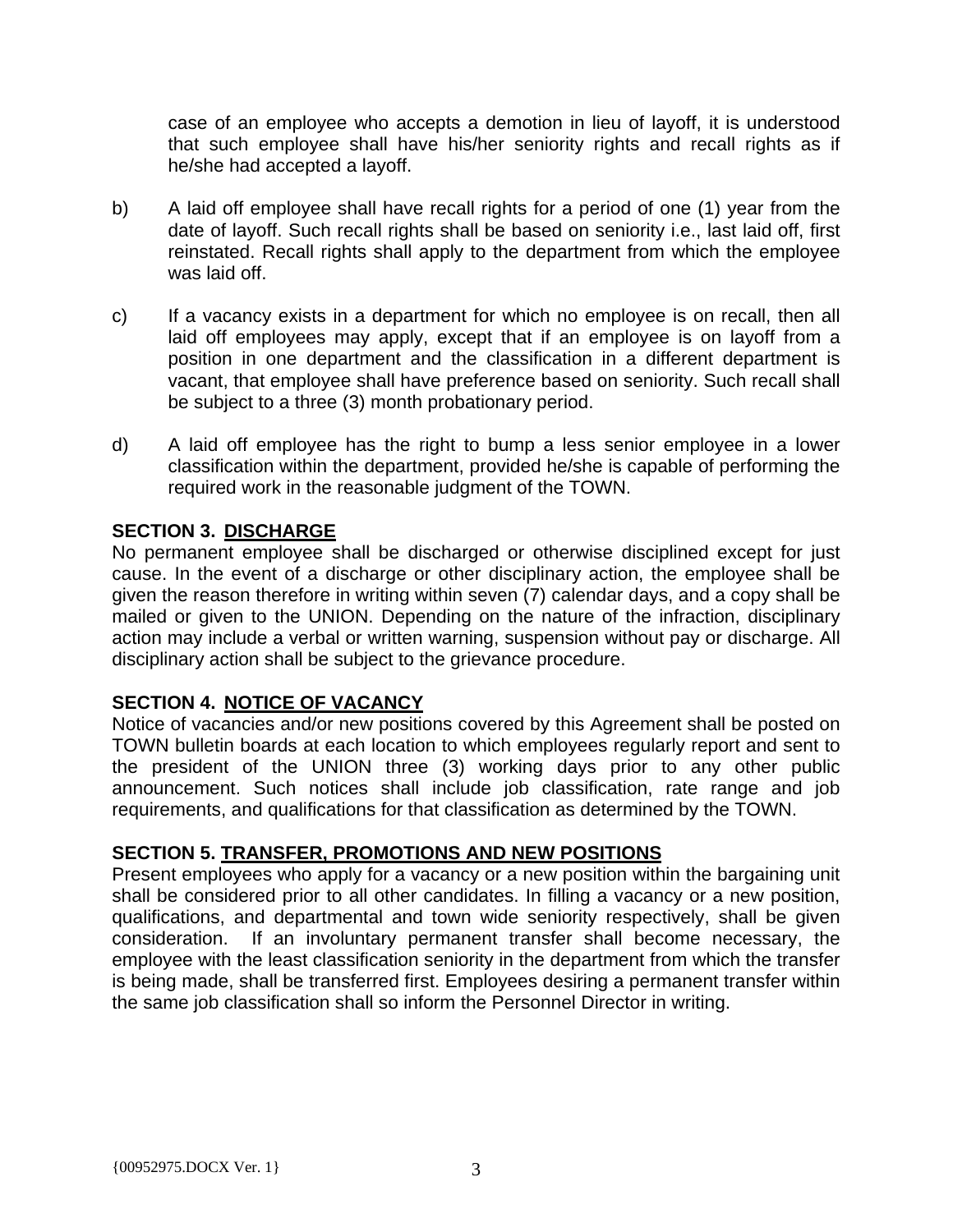# **ARTICLE IV HOURS OF WORK**

# **SECTION 1.**

A regular part time employee covered by this Agreement shall be scheduled by his/her respective department head as approved by the First Selectman.

# **SECTION 2.**

- a) The normal work week for all regular full time employees, except as set forth in Schedule A, shall be a five (5) day, forty (40) hour work week from Monday through Friday. Daily hours for such forty (40) hour employees shall be from 8:00 a.m. to 4:30 p.m. including a one-half (1/2) hour meal period. All other regular full time employees shall work the hours set forth in Schedule A, to include a onehalf (1/2) hour meal period.
- b) Each employee shall be entitled to one 15-minute break in the morning and one 15-minute break in the afternoon. Breaks shall normally be taken at 10:00 a.m. and 2:00 p.m. except that the time may change subject to the needs of a particular job.
- c) By consent of the parties the particular employee's workday hours and times of break may be adjusted from time to time for mutual convenience. Consent for such adjustment shall not be unreasonably withheld.

#### **SECTION 3.**

Work performed by regular full time employees beyond eight (8) hours in any one (1) day or forty (40) hours in any week shall be compensated at one and one-half ( $1\frac{1}{2}$ ) times the regular hourly rate of pay. All overtime work must be approved in advance by the department head or his/her designee.

#### **SECTION 4.**

Work performed by regular full time employees on Sunday will be compensated at two (2) times the regular hourly rate of the employee except for those employees whose regular schedules include Sunday.

#### **SECTION 5.**

Work performed on a holiday, shall be compensated at two (2) times the regular hourly rate of the employee in addition to holiday pay; or in lieu of such holiday pay the employee may elect to take compensatory time at straight time. Compensatory time off for holiday work will be selected by the employee with the approval of the department head or his/her designee.

#### **SECTION 6.**

Employees regularly scheduled to work on Easter Sunday, shall be paid at the rate of two (2) times their hourly rate for the hours worked that day.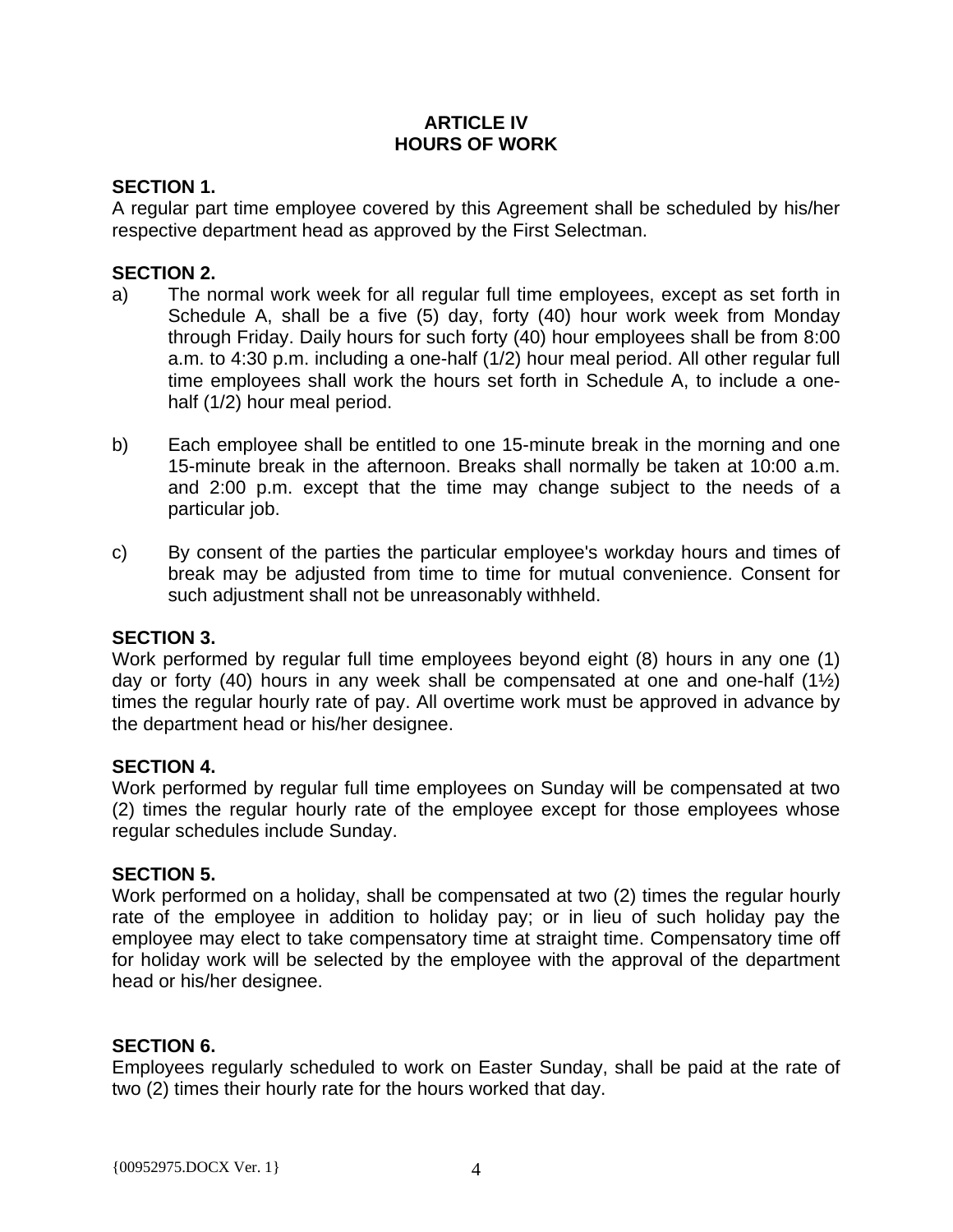# **SECTION 7.**

Overtime and call back lists shall be established, maintained and posted in order that such overtime and call back work be offered to and distributed as equally as possible on a rotating basis within a department or a division by classification. In the event that overtime work is required and all employees on the overtime roster have refused such overtime, the employee first offered the overtime shall be required to perform such work unless excused, in which case, the TOWN may use other sources.

# **ARTICLE V WAGES AND BENEFITS**

# **SECTION 1.**

Annual wages effective July 1, 2015 through June 30, 2018 and the classifications covered by this Agreement are set forth in Wage Schedules attached hereto. The annual rate of pay of each employee and whatever additional pay to which he/she is entitled shall be divided into twenty-four (24) payments which are as nearly equal as possible, and shall be paid to such employee on the 15th and the last day of every month, or the legal full banking day prior to the 15th or last day of the month, should those dates fall on a weekend or a holiday.

# **SECTION 2. INCREMENT FORMULA**

- a) An employee hired prior to January 1 in any fiscal year shall be entitled to a full step in the applicable salary schedule on the following July 1; an employee hired between January 1st and March 31st in any fiscal year shall be entitled to a onehalf (1/2) step in the applicable salary schedule on the following July 1st and shall be entitled to one and one-half (1½) steps the following July 1st; and an employee hired between April 1st and June 30th shall not be entitled to a step increase on the next following July 1st. In no event, shall a step increase be granted until completion of a probationary period nor shall any step increase for any employee exceed the top step of the applicable salary schedule.
- b) A promoted employee shall be placed in the appropriate salary grade at a step which is closest to but greater than his/her current rate of pay.
- c) A demoted employee shall be placed in the appropriate salary grade at a step which is closest to but not greater than his/her current rate of pay.

# **SECTION 3. MEDICAL, DENTAL AND PRESCRIPTION DRUG INSURANCE**

- a) Each regular full time employee, having completed his/her new hire probationary period, shall, during the period of employment by the TOWN, be covered by:
	- (1) Blue Cross Century Preferred Plan for the employee and dependents with: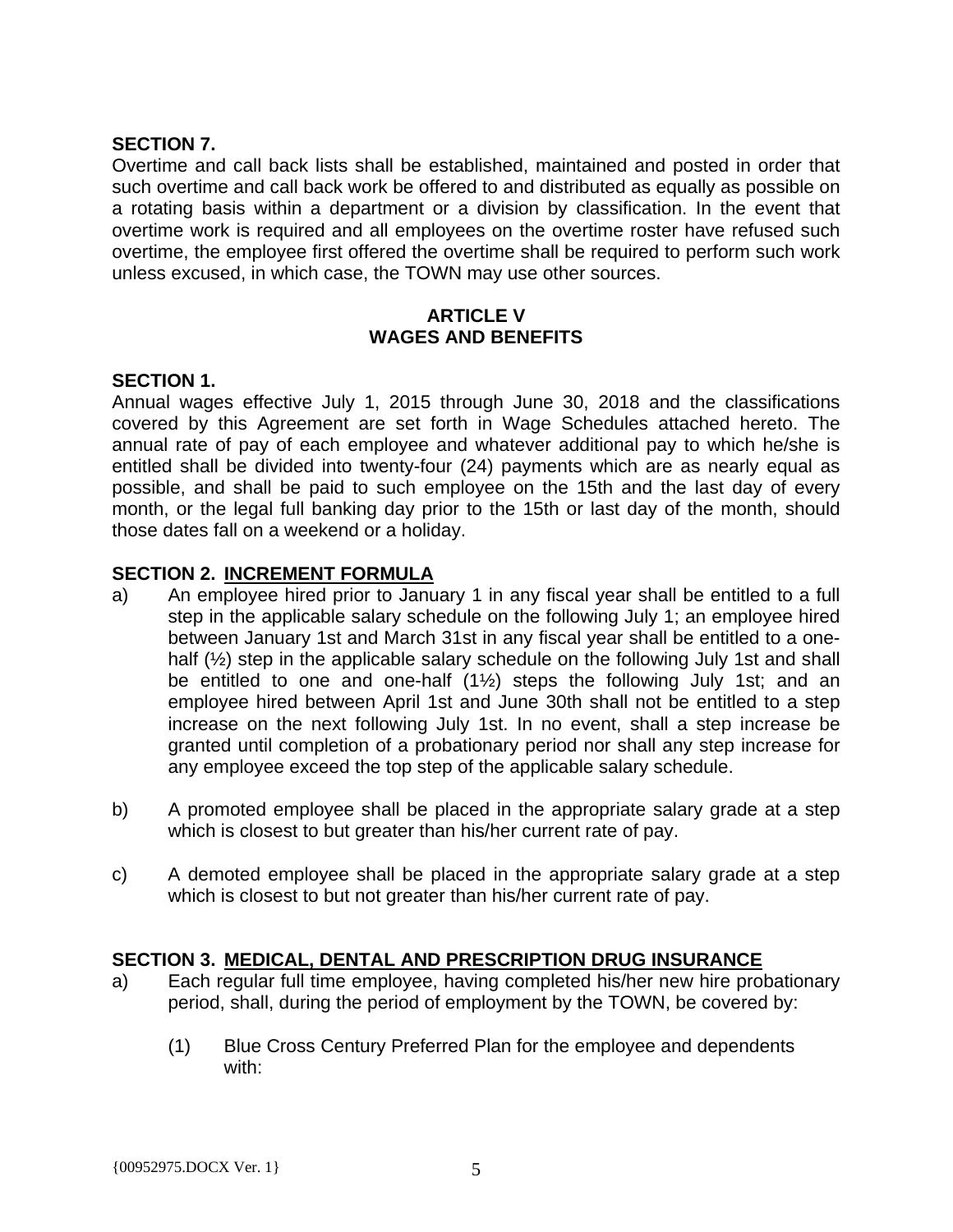- (a) \$15 Co-Pay per Office Visit for Medical Care until June 30, 2014. Effective July 1, 2014, \$20 Co-Pay per Office Visit for Medical Care.
- (b) \$00 Co-Pay per Office Visit for Preventative Care According to **Schedule**
- (c) \$200 Co-Pay per Hospital Admission
- (d) \$100 Co-Pay for Out Patient Surgery
- (e) \$75 Co-Pay per admission for Emergency Room and/or Urgent Care
- (f) \$200/\$400/\$500 deductibles
- (g) 80%/20% co-insurance to \$3,500/\$7,000/\$8,750; 100% thereafter
- (h) Prescription Drug excluded
- (2) Effective January 1, 2017, in lieu of the PPO, employees shall have the option of participating in the Lumenos High Deductible Plan (HDHP) with a health savings account (HSA) with deductible of \$2,000/\$4,000 funded 50% by the Employer for full time active employees.
- (3) Employees participating in the HDHP/HSA contribute towards the cost of the plan as follows:

| July 1, 2016 | 11% |
|--------------|-----|
| July 1, 2017 | 12% |

Employees participating in the PPO shall pay the difference between the net cost of the HDHP/HSA (cost less employee cost share contribution) and the cost of the PPO Plan.

(4) Prescription Drug Plan for participants and their dependents in the PPO with the following copayments:

Effective July 1, 2011 the copayments for the Prescription Drug Plan will be as follows:

|               | 30 Day  | 60 Day            |
|---------------|---------|-------------------|
|               | Retail  | <b>Mail Order</b> |
| Generic       | \$5.00  | \$5.00            |
| Formulary     | \$15.00 | \$15.00           |
| Non-Formulary | \$30.00 | \$30.00           |
| Specialty     | \$30,00 | \$30.00           |

Note: Formulary drugs are defined from time to time by the Provider.

b) Each regular full time employee shall be eligible for Family coverage under the Blue Cross Flexible Dental Plan. Effective July 1, 2012, the maximum dental benefit is One Thousand Five Hundred Dollars (\$1,500.00).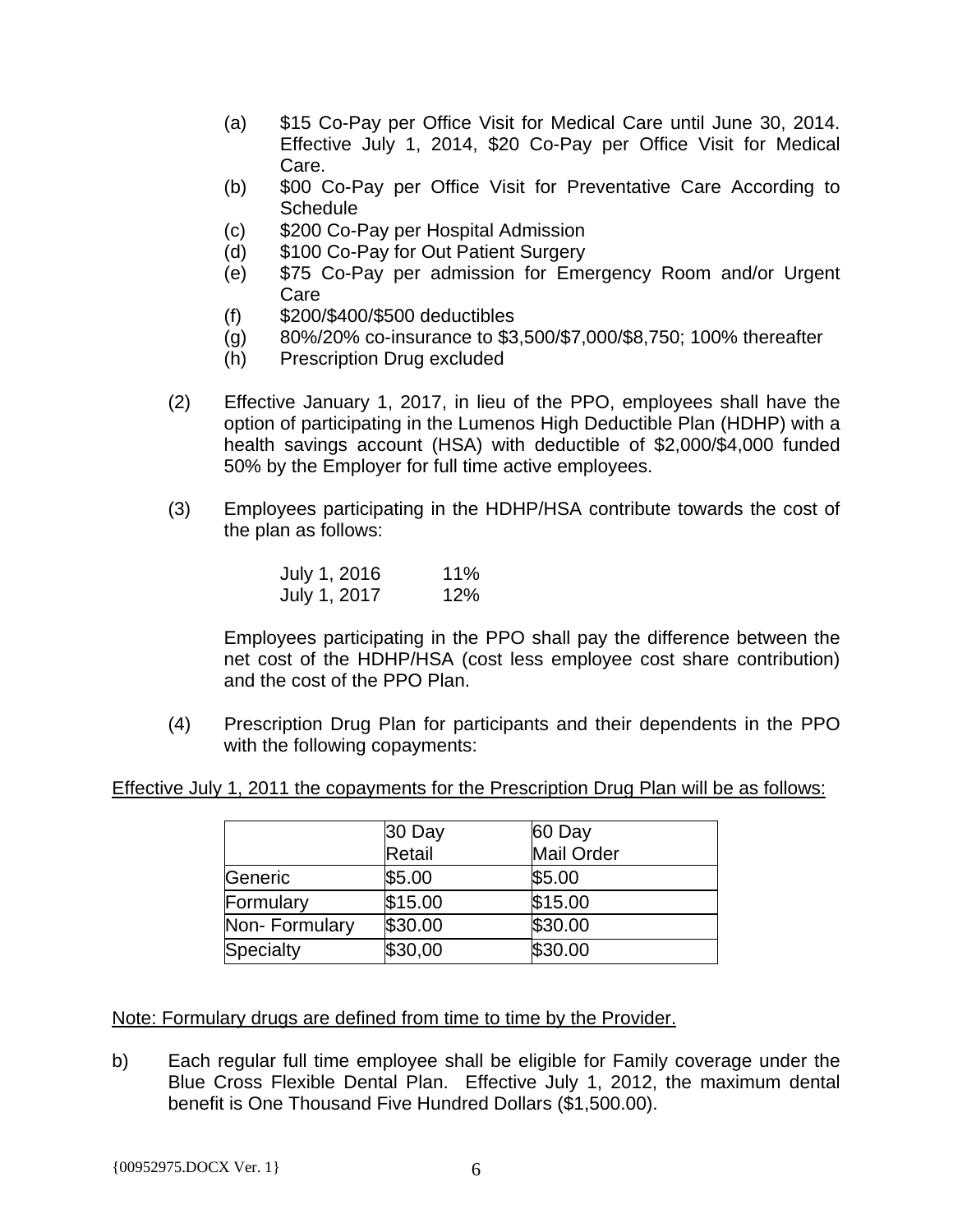c) Regular 9-month employees shall be eligible to participate in the same medical, dental and prescription drug insurance, for Single Plus One coverage by paying the percentage of the cost of coverage specified in a) above for twelve (12) months. Such employees shall be entitled to purchase Family coverage by paying, in addition to the costs specified in a) above for Single Plus One coverage, 100% of the difference in cost between Single Plus One and Family coverage.

Other regular part- time employees shall be eligible for the same medical and dental insurance for Single coverage by paying the percentage of the cost of coverage specified in a) above. Such employees shall be entitled to purchase Single Plus One or Family coverage by paying, in addition to the costs specified in a) above for Single coverage, 100% of the difference in cost between Single and Single Plus One coverage, or 100% of the difference in cost between Single and Family coverage.

- d) Reference to a specific health insurance provider shall be intended solely as a point of reference for benefits, and shall not obligate the TOWN to provide benefits through any particular provider.
- e) The Town reserves the right to change health plans or carriers, provided that the replacement plan is substantially equal on an overall basis in terms of benefits.
- f) If an employee proves that he is paying for similar coverage for hospital service and medical service, as set forth in Section 1, the Town shall be relieved of its responsibilities to provide coverage and the employee will not be responsible for the cost sharing contribution set forth herein for so long as the employee maintains similar coverage.
- g) Prescription benefits under the HSA and the PPO buy up shall be provided through a prescription benefit manager ("PBM") designated by the Town. The co-pays under the buy up PPO shall be the same as the HSA, except that for the HSA co-payments will apply after the \$2,000/\$4,000 deductible is met up to an additional out of pocket maximum of \$1,000/\$2,000. The co-pay shall be \$10.00 for generic, \$30.00 for preferred brand, and \$45.00 for non-preferred brand, with mail order of two and one-half (2.5) times these retail co-payments for a 90-day supply. A participant shall pay the difference between the brand name drug cost and the generic drug cost when a generic is available and the individual elects to take the brand name drug without a physician's specification, "Dispense as Written" ("DAW") provided for medical reasons. A summary of the benefits of these plans shall be set forth for information purposes in Appendices \_\_\_ and \_\_\_\_, provided that the actual benefit shall be determined in accordance with the insurance contract(s).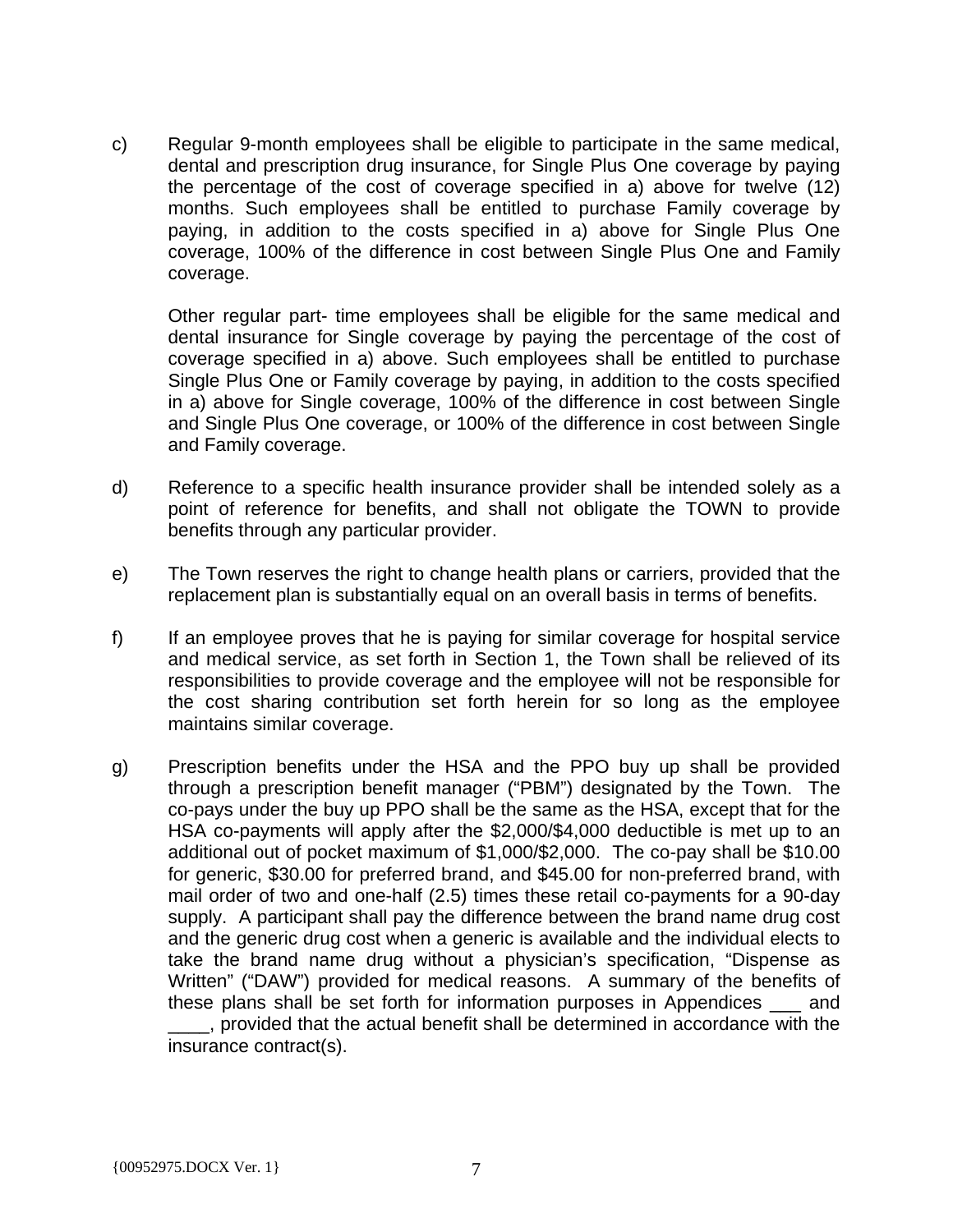The health and medical as herein specified provided by the Town shall include a contribution, under Section 125 of the IRS Code, by a covered employee in an amount equal to a percentage of the premium cost as defined in this Section for the health and medical coverage as follows:

# **SECTION 4. PRODUCTIVITY AWARD**

An employee shall be eligible for an award bonus if he/she has met the criteria for the program described in Schedule B.

# **SECTION 5. LIFE INSURANCE**

The TOWN shall provide and pay for Twenty Thousand Dollars (\$20,000) group life insurance policy for each regular full time and regular part time employee. After signing, the TOWN will apply to increase the group life coverage to one times the base salary, for each regular full time and regular part time employee, rounded to the nearest one thousand, to a maximum of Fifty Thousand Dollars (\$50,000).

# **SECTION 6. RETIREMENT HEALTH INSURANCE**

Upon retirement from the employment of the TOWN, each retiree shall be permitted to continue coverage as available for retired employees under said medical and dental insurance at the individual's cost as provided in the Westport Municipal Employees' Retirement Plan; and provided further, that such coverage shall continue only during such period of time as the retiree is not employed elsewhere wherein similar benefits are available.

# **ARTICLE VI PAID HOLIDAYS**

# **SECTION 1.**

Regular full time and regular part time employees shall be paid for and have the following designated days off as holidays:

> Labor Day New Years Day<br>Columbus Day Martin Luther Kir<br>Presidents Day Veterans Day **Presidents** Day Thanksgiving Day **Memorial Day** Day after Thanksgiving Last full workday before Christmas Christmas Day

Independence Day Last full workday before New Years Day **Martin Luther King Day** 

# **SECTION 2.**

A regular part time employee shall be paid holiday pay on the basis of his/her average daily hours worked during the previous fiscal year.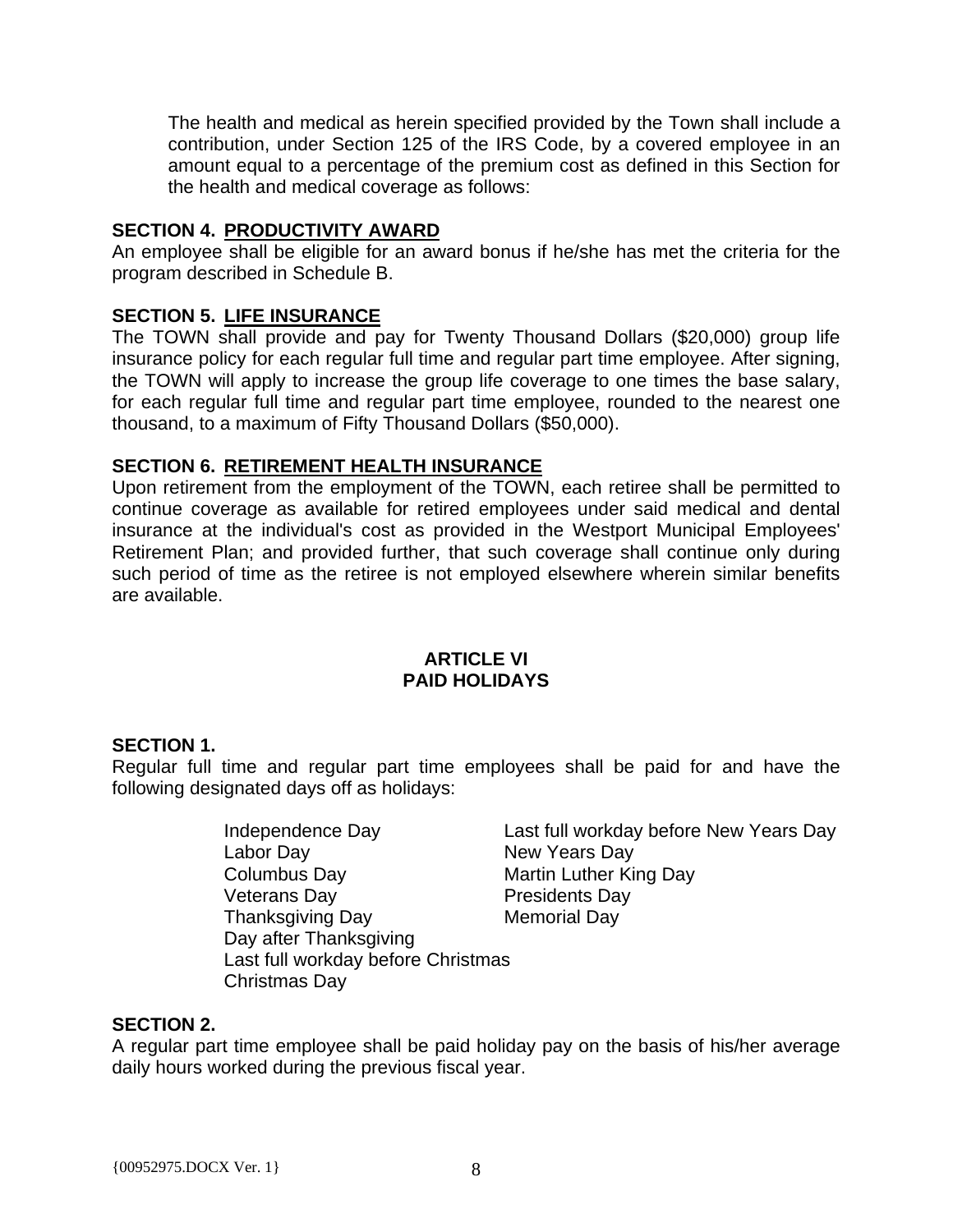#### **SECTION 3.**

If any of the listed holidays falls on a Sunday; the following Monday shall be considered the holiday. If a holiday falls on a Saturday, the Friday before shall be considered the holiday. If any of the listed holidays falls on a scheduled vacation day, the employee shall be given an extra day off.

#### **ARTICLE VII VACATIONS**

#### **SECTION 1.**

- a) A permanent employee who has completed one (1) or more years of service as of each July 1st shall receive two (2) weeks' vacation with pay. An employee with less than one-year service on July 1st shall receive vacation on a pro-rata basis.
- b) An employee who has completed two (2) years of service as of July 1st shall receive three (3) weeks' vacation pay.
- c) An employee, who was hired prior to July 1, 2012, who has completed eleven (11) or more years of service as of July 1st shall receive the following working days of vacation:

#### COMPLETED SERVICE EARNED VACATION

# eleven (11) years Sixteen (16) days twelve (12) years Seventeen (17) days thirteen (13) years Eighteen (18) days fourteen (14) years Nineteen (19) days fifteen (15) years Twenty (20) days twenty-one (21) years Twenty-one (21) days twenty-two (22) years Twenty-two (22) days twenty-three (23) years Twenty-three (23) days twenty-four (24) years Twenty-four (24) days twenty-five (25) years Twenty-five (25) days

An employee, who was hired on or after July 1, 2012, who has completed eleven (11) or more years of service as of July 1st shall receive the following working days of vacation:

#### COMPLETED SERVICE EARNED VACATION

eleven (11) years Sixteen (16) days twelve (12) years Seventeen (17) days thirteen (13) years Eighteen (18) days fourteen (14) years Nineteen (19) days fifteen (15) years Twenty (20) days

twenty-five (25) years Twenty-five (25) days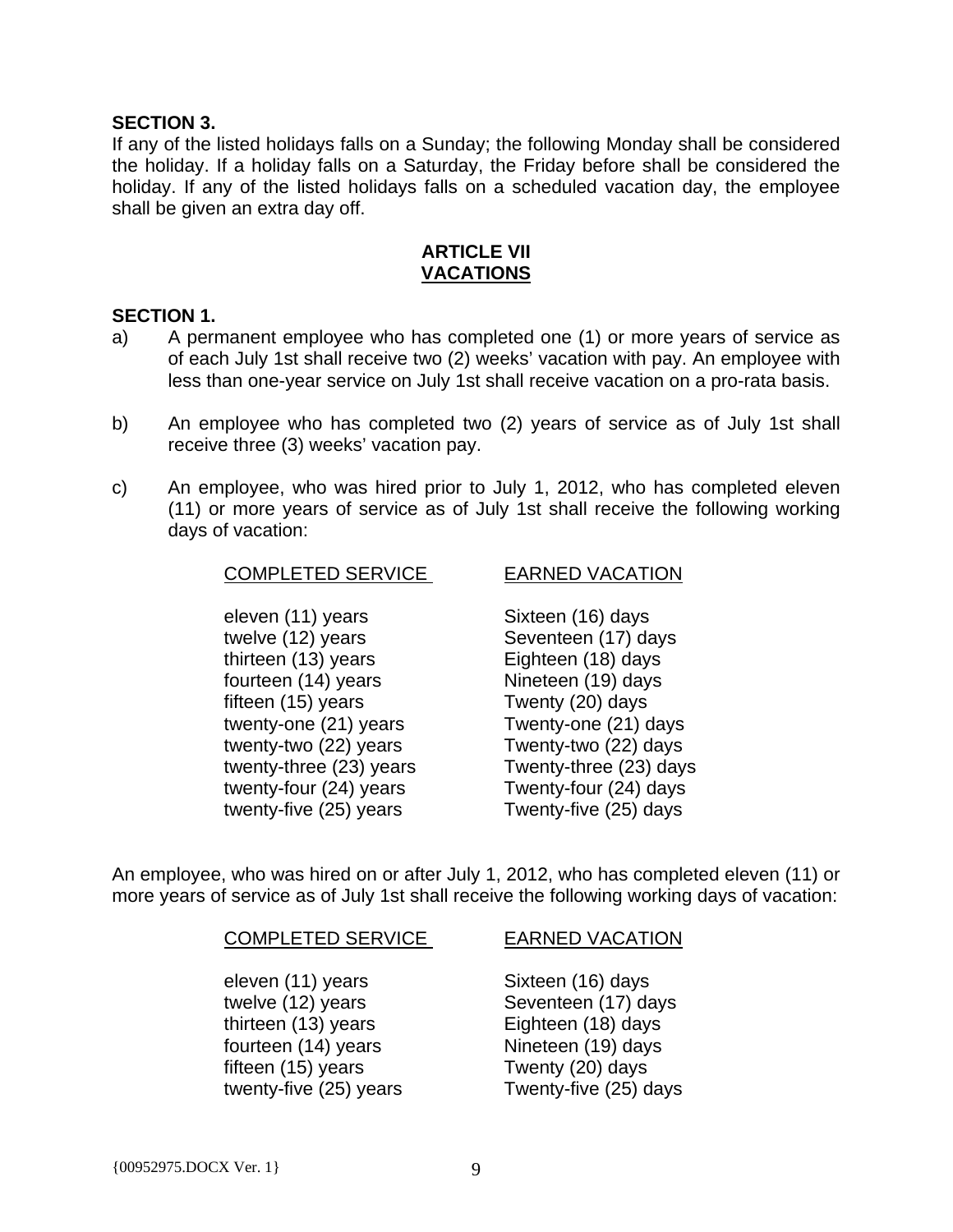# **SECTION 2. WHEN VACATIONS ARE TAKEN**

- a) Vacations shall be taken in the fiscal year following the year in which it was earned except that special permission may be granted by the First Selectman for an employee to carry over unused vacation from one year only to the next following year.
- b) An employee shall be granted vacation for the time requested subject to the approval of the Department Head and the demands of service. In the event of conflict between two or more employees requesting the same vacation period, seniority shall govern. No vacation request shall be unreasonably denied. In the event there is any unused vacation by March 1st in any fiscal year the balance shall be scheduled by March 31st to be used prior to June 30th.

# **SECTION 3.**

An employee shall be entitled to earned vacation pay if he/she resigns from his/her position with not less than fourteen (14) calendar days notice.

# **SECTION 4.**

Regular part time employees who are covered by this Agreement shall receive vacation benefits on a pro-rata basis and shall be paid vacation pay on the basis of his/her average weekly hours (or average daily hours where applicable) worked during the previous fiscal year.

#### **ARTICLE VIII LEAVE PROVISIONS**

# **SECTION 1. SICK LEAVE**

Each permanent employee shall be entitled to accumulated sick leave with pay at the rate of one (1) day per month from the date of employment provided, however, the TOWN may require satisfactory proof of illness when sick leave is taken. An employee may charge to his/her sick leave accrual up to two (2) days of absence in a fiscal year due to an illness of a spouse or child requiring the presence of such employee.

Upon the expiration of accumulated sick leave at full pay, employees will be entitled to leave for a serious health condition at the rate of one -half (½) pay as follows:

| <b>YEARS OF SERVICE</b> | <b>WORKING DAYS AT 1/2 PAY</b> |
|-------------------------|--------------------------------|
| 0-3 Years               | 30                             |
| 3 or more               | 60                             |

Each regular part time employee shall be entitled to sick leave on the same basis except that the compensation therefore shall be based on the average daily hours worked during the previous fiscal year.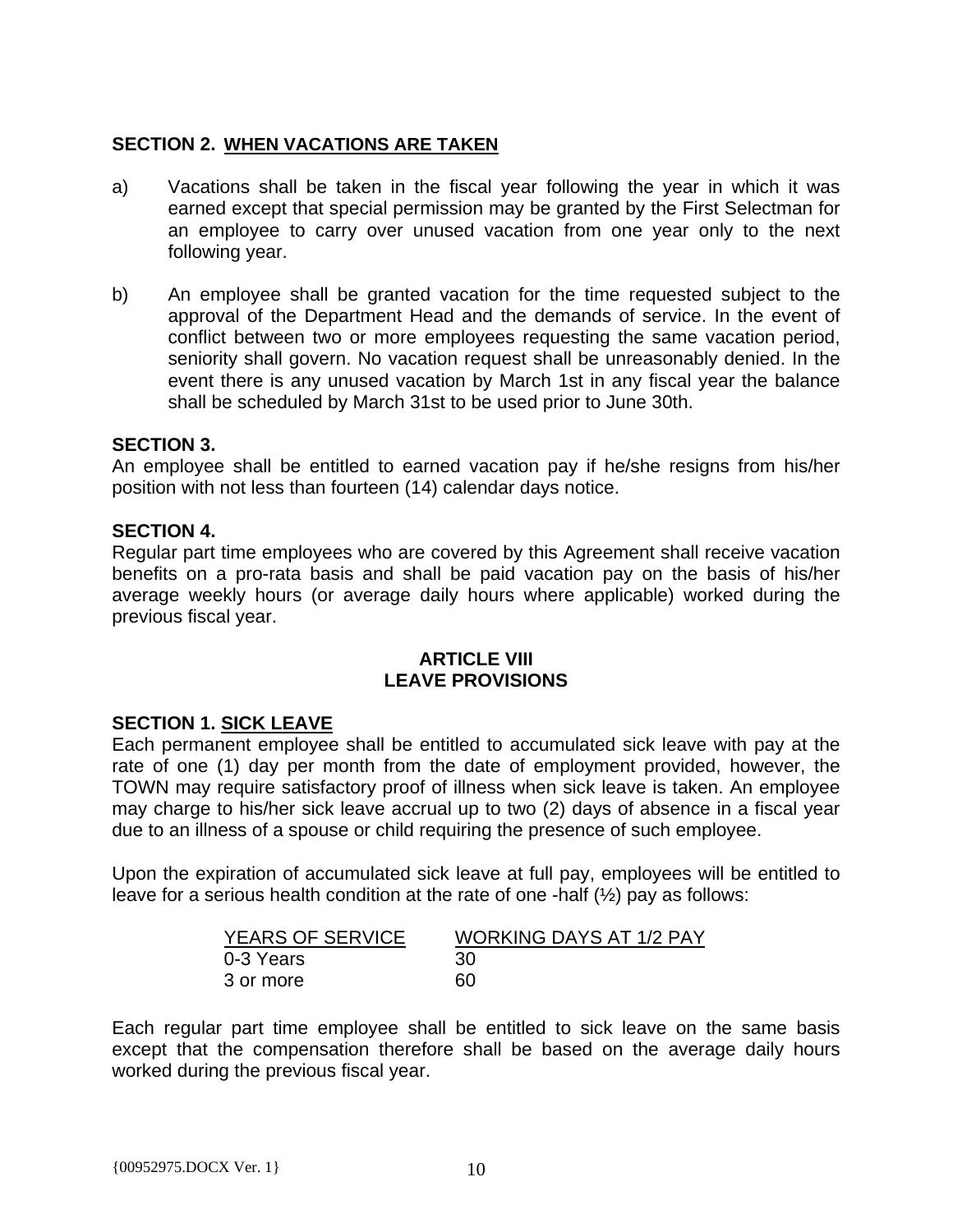# **SECTION 2.**

The First Selectman, for reasonable cause, may extend any of the above for not more than three (3) successive twelve (12) day periods if the employee is unable to return to work because of sickness upon expiration of his/her sick leave.

If any employee uses all of his/her sick leave and any extensions and he/she is not eligible to be placed on pension, the First Selectman may grant the employee sick leave without pay for a maximum time of one (1) year. He/she will be reinstated, if he/she is able to return to work before his/her leave terminated, upon physician's certification to perform his/her duties without loss of rank, seniority rights or any privileges.

# **SECTION 3. INJURY LEAVE UP TO MAXIMUM RECOVERY**

Each employee who is injured or disabled in the performance of his/her duties shall be entitled after ten (10) work days absence to injury leave with full pay (not to be charged to earned sick leave) less Workers' Compensation from the date of injury until such time as he/she is able to return to duty or reaches the point of maximum recovery, whichever comes first. In no event shall such injury leave exceed eighteen (18) months. Nothing herein shall affect rights or benefits under existing Workers' Compensation law. If such employee is unable to return to duty, he/she shall be eligible for a disability pension, under the Pension Plan, if qualified.

# **SECTION 4. FUNERAL LEAVE**

Three (3) days special leave with pay shall be granted to attend a wake, funeral or memorial services for a death in the immediate family. Should the leave period include days not scheduled normally as work days, only the actual work days necessary to complete the three (3) day period shall be allowed. Immediate family shall mean wife, husband, sister, brother, father, mother, grandparents, children, grandchildren, and mother, father or children of the current spouse. Extensions may be given for just cause by the First Selectman or his/her designee.

One (1) day special leave with pay shall be granted in the event of death of a relative not included in the definition of immediate family.

# **SECTION 5. ACCUMULATED VACATION AND PAY AT DEATH**

In the event of the death of an employee, if the deceased employee has unused or earned vacation time due him/her, his/her spouse shall receive the accumulated time in monetary value. In addition to any other payments or benefits to which he/she may be entitled, the spouse of any employee who dies during the term of this Agreement shall receive the next four (4) weeks pay following the employee's last earned pay. If such employee is not survived by a spouse, such terminal pay and vacation pay shall be paid to his/her estate.

# **SECTION 6. PALL BEARER LEAVE**

Leave with pay for an employee to act as pall bearer shall be granted upon approval of the First Selectman or his/her designee.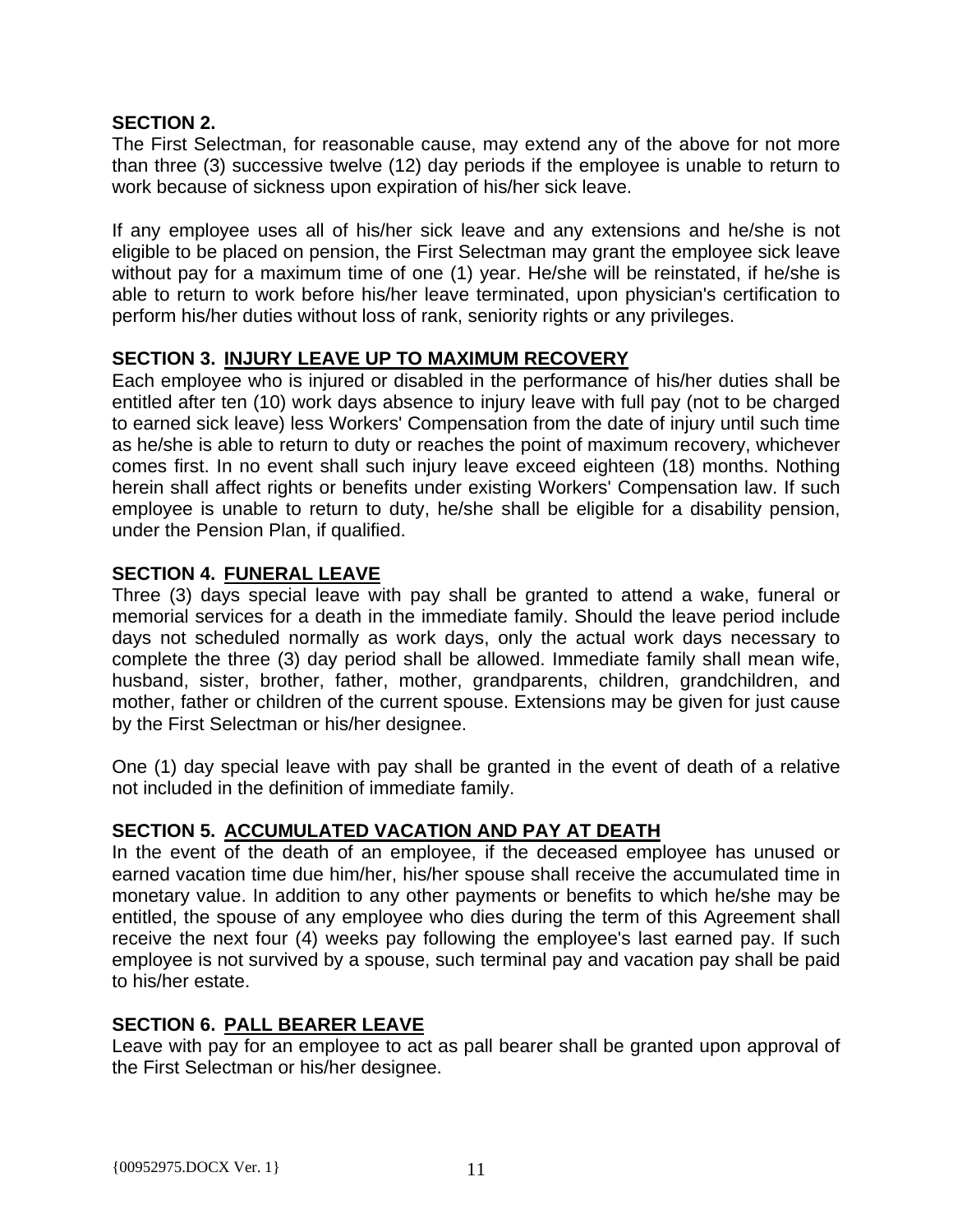# **SECTION 7. LEAVE WITHOUT PAY**

The First Selectman may grant a leave of absence without pay not to exceed one (1) year to an employee who requests such leave in writing for valid personal reasons. Leave shall not be unreasonably withheld and terms of the leave shall be specified in the letter granting the leave. Leave for other employment shall not be grounds for leave of absence. During a leave of absence there shall be no accrual of time for pension purposes. All health benefits and life insurance may be continued at the expense of the employee.

# **SECTION 8. PERSONAL LEAVE**

An employee with the prior approval of the head of the department (except in an emergency) shall be entitled to three (3) personal leave days in each fiscal year for personal business. New Hire probationary employees may not take personal leave during the probationary period.

# **SECTION 9. MILITARY LEAVE**

Any employee required to serve on military duty for training because of membership in the National Guard or in the Reserve of the U.S. Armed Forces shall be granted time off to meet the required military obligation but not to exceed thirty (30) days in any one calendar year. In the event the military base pay for any such duty for training is less than the normal wages from the TOWN for the same period, said employee shall be paid the difference by the TOWN.

# **SECTION 10.**

Maternity Leave shall be granted in accordance with state statutes.

# **ARTICLE IX GRIEVANCE PROCEDURES**

The purpose of this procedure is to provide an orderly method of adjusting grievances within the time limits specified. Any employee having a grievance concerning the interpretation or application of any provision of this Agreement may seek adjustment under this grievance procedure by filing a summary of his/her particular grievance in writing with his/her immediate superior within fifteen (15) calendar days after the occurrence of the grievance or from the date the employee knew or should have known of the incident giving rise to the grievance. The UNION shall have the right to institute or withdraw from any grievance.

Time limits specified herein may be extended by mutual agreement in writing between the president of the UNION and the TOWN. Such agreement shall not be unreasonably withheld by either party.

# **STEP 1. EMPLOYEE TO DEPARTMENT HEAD**

The employee and the UNION steward or both shall present to the Department Head all facts available pertaining to the problem. Within seven (7) calendar days the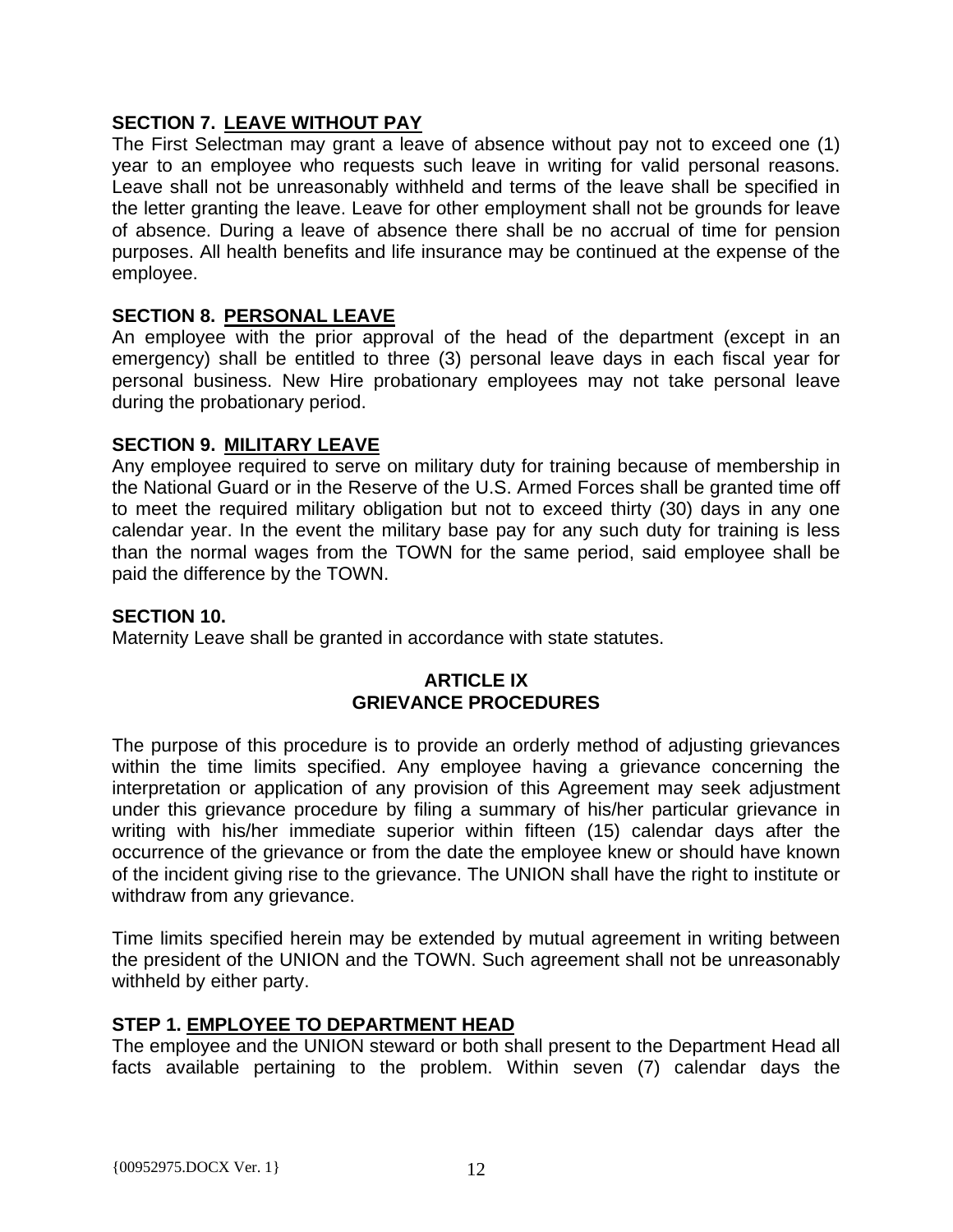Department Head shall adjust the problem or notify the employee and/or his/her representative of his/her decision.

# **STEP 2. TO THE PERSONNEL DIRECTOR**

If the employee and the UNION feel there should be further review, the facts pertaining to the problem shall be presented to the Personnel Director in writing by the steward within seven (7) calendar days after a decision is rendered under Step 1. The Personnel Director shall review the problem and discuss it with the employee and his/her representative and within seven (7) calendar days render his/her decision in writing.

# **STEP 3. TO THE FIRST SELECTMAN**

If the employee and the UNION feel further review is necessary, the UNION shall within seven (7) calendar days after a decision is rendered under Step 2, request a meeting with the First Selectman. The First Selectman shall, within seven (7) calendar days thereafter call meeting of all the parties concerned and the UNION'S Grievance Committee and discuss the problem fully. The First Selectman may render a decision in writing, either at the end of the meeting or within seven (7) calendar days after the meeting to the Representative of the UNION.

# **STEP 4. ARBITRATION**

In the event the employee and the UNION feel that further review is justified, he/she shall within fifteen (15) calendar days after the First Selectman renders his/her decision file notice of appeal to submit the matter to arbitration by the Connecticut State Board of Mediation and Arbitration. The decision of the Board shall be final and binding on both parties. Each party shall be liable for their own share of expenses and any general expenses of the arbitration not applicable to either party shall be mutually shared by both parties. The Arbitration Board shall have no authority to amend, modify, alter or otherwise change the language of the Agreement.

# **ARTICLE X NO STRIKE-NO LOCKOUT**

During the life of this Agreement, there shall be no strike, slowdown, suspension or stoppage of work in any part of the TOWN'S operation by employees or employee, nor shall there be any lockout by the TOWN in any part of the TOWN'S operation.

# **ARTICLE XI MANAGEMENT RIGHTS**

Except as otherwise specifically provided in this Agreement the TOWN of Westport reserves all rights of management, whether by statute or otherwise, to direct and control the operation of the TOWN facilities and the TOWN employees including, but not limited to, the rights to: to determine the standards of services to be offered by TOWN employees; to determine the standards of selection for TOWN employment; to direct its employees and to take disciplinary action against them; to relieve its employees from duty because of lack of work or for other legitimate reasons; to issue rules, policies and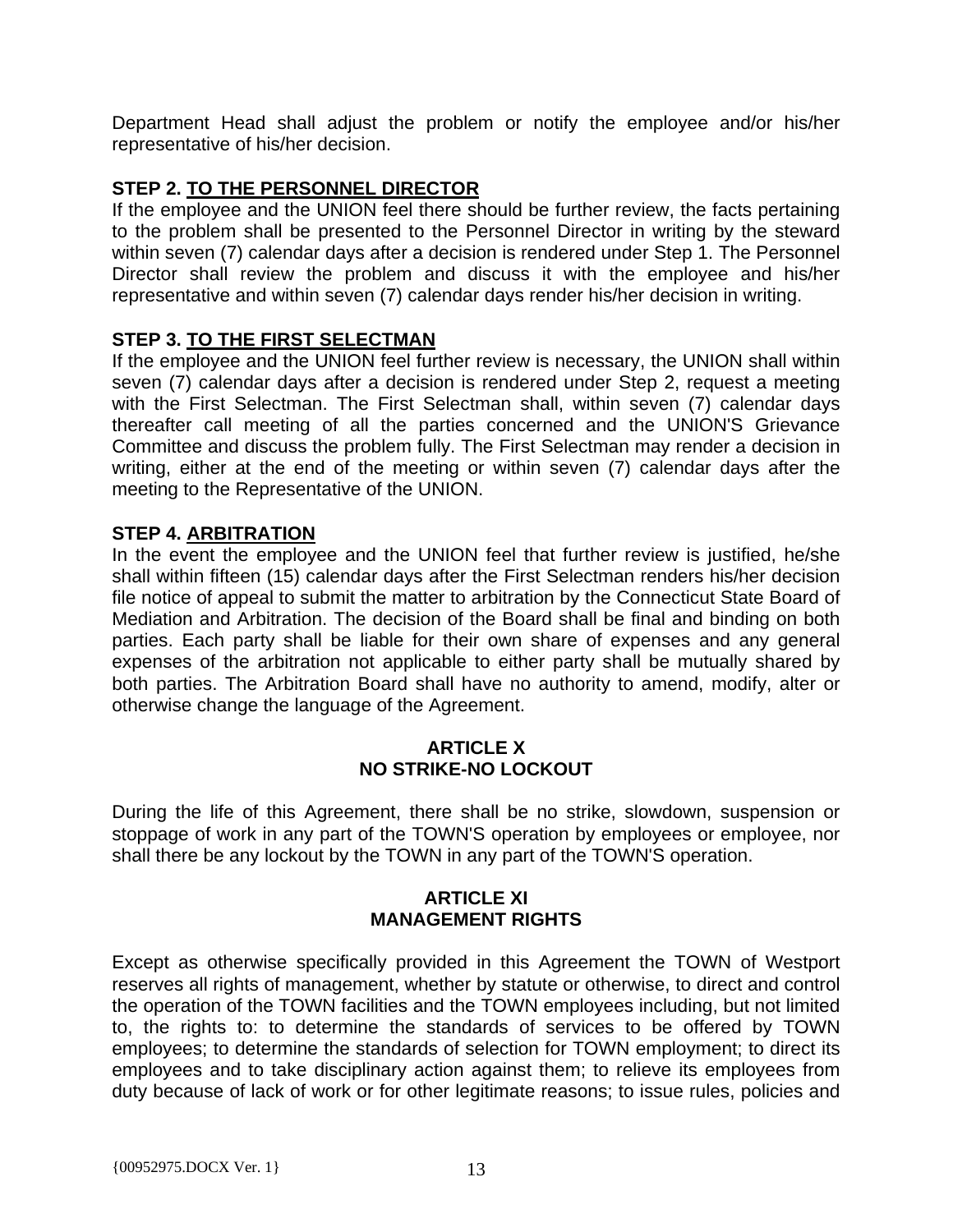regulations, including those affecting working conditions; from time to time, to change those rules, policies and regulations and enforce them; to maintain the efficiency of governmental operations; to determine work schedules; to determine the methods, means and personnel by which the TOWN's operations are to be conducted; to determine the content of job classifications; to exercise complete control and discretion over its organization and technology of performing its work; and to fulfill all of its legal responsibilities subject to bargaining impact as may be required by MERA.

# **ARTICLE XII UNION BUSINESS**

# **SECTION 1.**

The President, Vice-President, Secretary and Treasurer of the UNION shall have superseniority during their tenure in office in the event of a layoff in their respective departments. Irrespective of seniority, they shall be the last to be laid off.

# **SECTION 2.**

With the prior notice to the TOWN, the duly elected officers of the UNION specified in Section 1 who are TOWN employees may be granted time off without loss of pay to attend to UNION business up to a maximum of nine (9) days total for all such officers in each year of this Agreement. Such approval shall not be unreasonably withheld. Such nine (9) days shall be exclusive of any time required to process grievances under the Agreement.

# **SECTION 3.**

- a) Grievant and a UNION steward or one officer shall be granted necessary time off without loss of pay at Step 1 and Step 2 of the Grievance Procedures.
- b) Grievant, one steward and one officer of the UNION shall be granted necessary time off without loss of pay to attend a grievance hearing at Step 3 and Step 4.
- c) A Staff Representative of Council #4, AFSCME, shall be entitled to attend grievance hearings at Step 3 and Step 4.

# **ARTICLE XIII PENSION PLAN and 401(k) PLAN**

- a) The parties agree that the document entitled "Retirement Plan for Municipal Employees of the Town of Westport," adopted July 1, 1966, and as last amended July 1, 1993 shall be incorporated herein, as part of this collective bargaining agreement.
- b) The employee contributions to the said Pension Plan shall be 3¼% through payroll deductions for employees covered by this Agreement through December 31, 2006. Effective January 1, 2007 the contribution rate shall be 4%.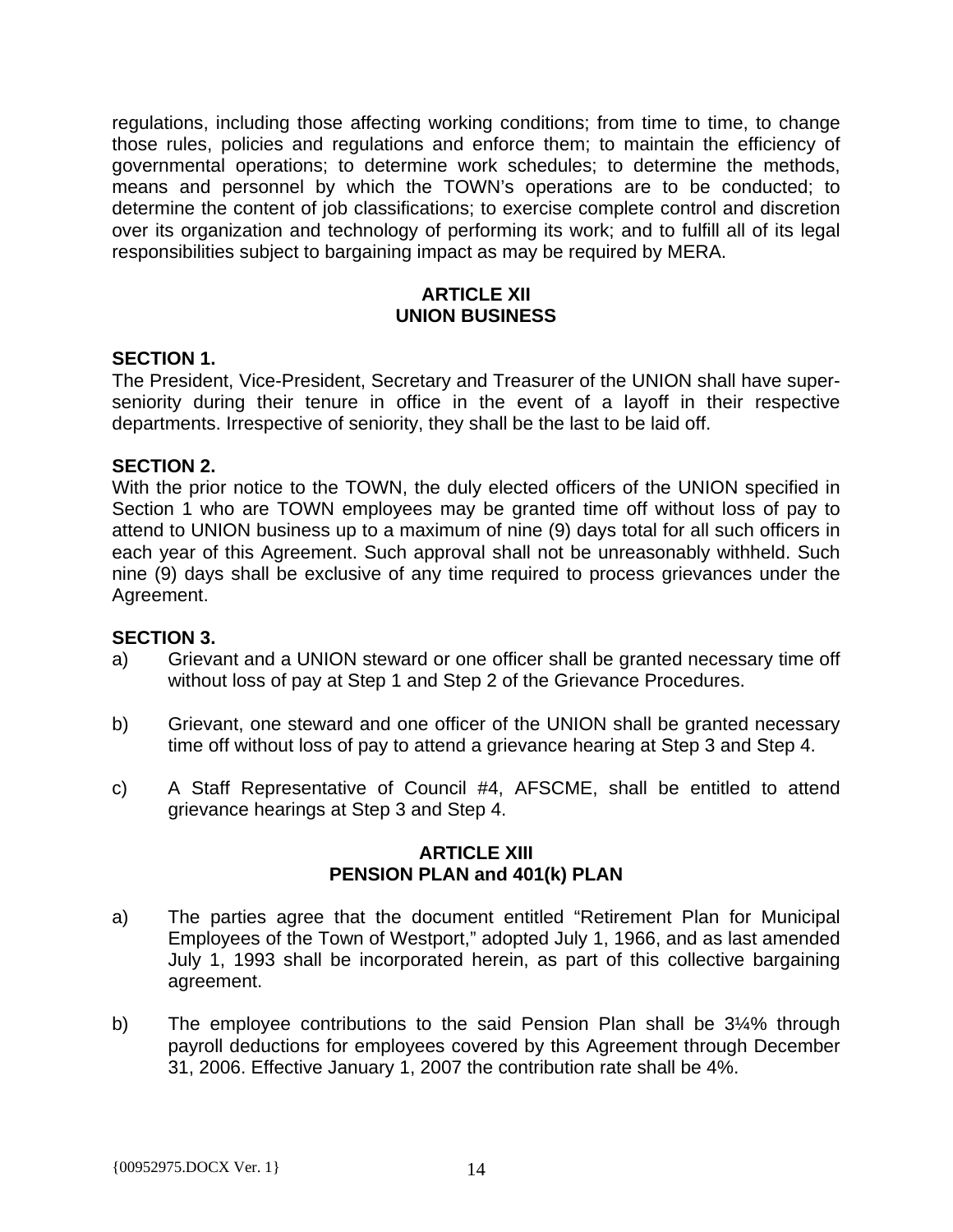- c) An employee who has accrued unused sick time at his/her retirement date, shall have unused sick time, to a maximum of sixty (60) days, included in said employees "credited service" under the aforesaid "Retirement Plan for the Town of Westport," sixty (60) days of accumulated sick time will entitle the employee to three (3) calendar months of credited service for benefit computation. If the employee has less than sixty (60) days in unused sick time prior to retirement date, no sick time may be included as credited services for the purpose of retirement.
- d) Effective July 1, 2007 employees are entitled to participate in "The Town of Westport 401k Plan" under the terms and conditions of that Plan.

**NOTE: The Parties are in interest arbitration concerning the Plan (Case No. 2017-MBA-322). The terms of that award shall supersede the above to the extent there is any conflict between the provisions of this Article and the award in that case.** 

# **ARTICLE XIV MISCELLANEOUS**

# **SECTION 1. JURY DUTY**

Leave for jury duty shall be granted without loss of pay except that any enumeration received by the employee for such jury duty shall be deducted from his/her pay so that in no event, can the total amount exceed a regular day's pay. The employer reserves the right to have the employee excused from jury duty.

# **SECTION 2. CLOTHING ALLOWANCE**

a) All employees covered by this Agreement, (except EMS), shall receive a work clothing reimbursement of **\$450.00** to be expended for appropriate articles of clothing related to their employment, which shall include safety shoes, and subject to the rules and regulations as may be promulgated by the First Selectman or his/her designee.

Any employee hired after July 1st but prior to December 31st, shall receive \$100.00 upon hire for the purchase of safety shoes. Upon becoming a permanent employee, the employee shall receive the balance of the clothing allowance for that fiscal year. An employee hired on or after January  $1<sup>st</sup>$ , shall receive \$100 upon hire but shall not be entitled to any additional clothing allowance in that fiscal year.

- b) Rain gear shall be provided as needed to employees required to work outdoors in inclement weather.
- c) Designated employees are required to wear the logo clothing which will be issued (without charge) as noted below: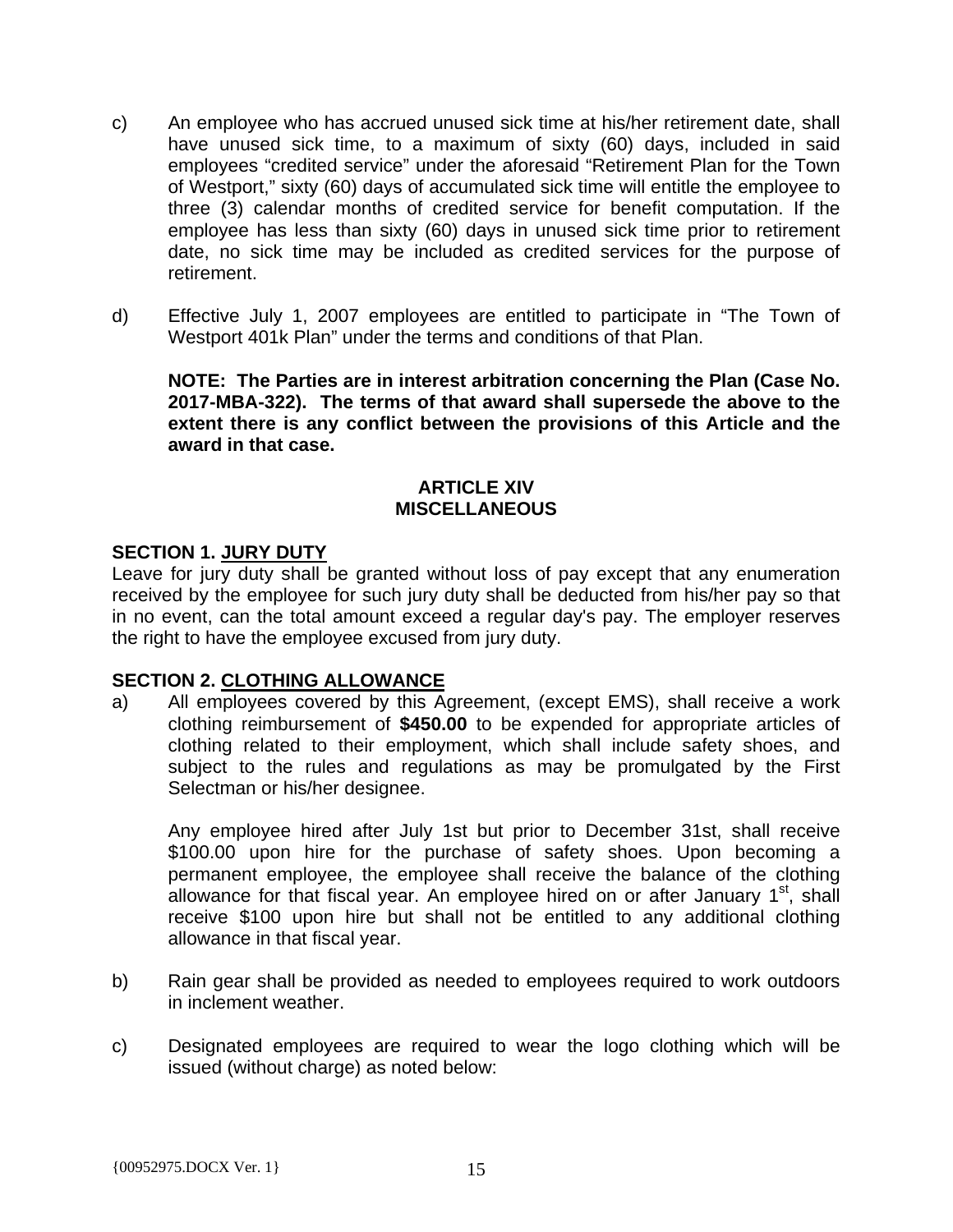| <b>INITIAL ISSUE</b> |             | ANNUALLY THEREAFTER EVERY THIRD YEAR |  |
|----------------------|-------------|--------------------------------------|--|
| (SEPT. 15)           |             | (SEPT. 15)                           |  |
| T-Shirts             | $5^{\circ}$ | 5                                    |  |
| Golf Shirts 3        |             |                                      |  |
| Sweat Shirts 2       |             |                                      |  |
| <b>Jackets</b>       |             |                                      |  |

Semi-Annually (Sept. 15 and Mar. 15) employees may purchase additional items from their respective clothing allowances at pre-established prices. Clothing worn must be clean and presentable.

# **SECTION 3. SAFETY**

- a) Helmets shall be furnished to employees on the job wherever overhead hazards exist.
- b) It shall be mandatory for all employees who receive reimbursement for safety shoes to wear these shoes as required during working hours. Failure to wear required safety shoes or equipment shall make the employee subject to proper disciplinary action.
- c) Should an employee complain that his/her work requires him/her to be in an unsafe or unhealthy situation in violation of acceptable safety rules, the matter shall be considered immediately by the representative of the TOWN. If the matter is not adjusted satisfactorily, the grievance may be processed according to the grievance procedures of this Agreement.

# **SECTION 4. CALL BACK**

An off-duty employee, (except EMS) called for emergency work shall be given a minimum of four (4) hours work at one and one-half (1½) times his/her regular hourly rate of pay.

# **SECTION 5. MEAL REIMBURSEMENT**

Whenever employees (except EMS) are required to perform emergency duty duly authorized by the Department Head or his/her designee, the TOWN shall provide reimbursement for meals as follows:

- a) When an employee is required to stay on duty and work through the scheduled lunch period.
- b) When an employee is required to stay on duty after 4:30 p.m. and work past the 6:00 p.m. meal hour.
- c) When an employee is required to stay on duty and work through the midnight to 1:00 a.m. period.
- d) When and employee is required to stay on duty and, work past 6:00 am.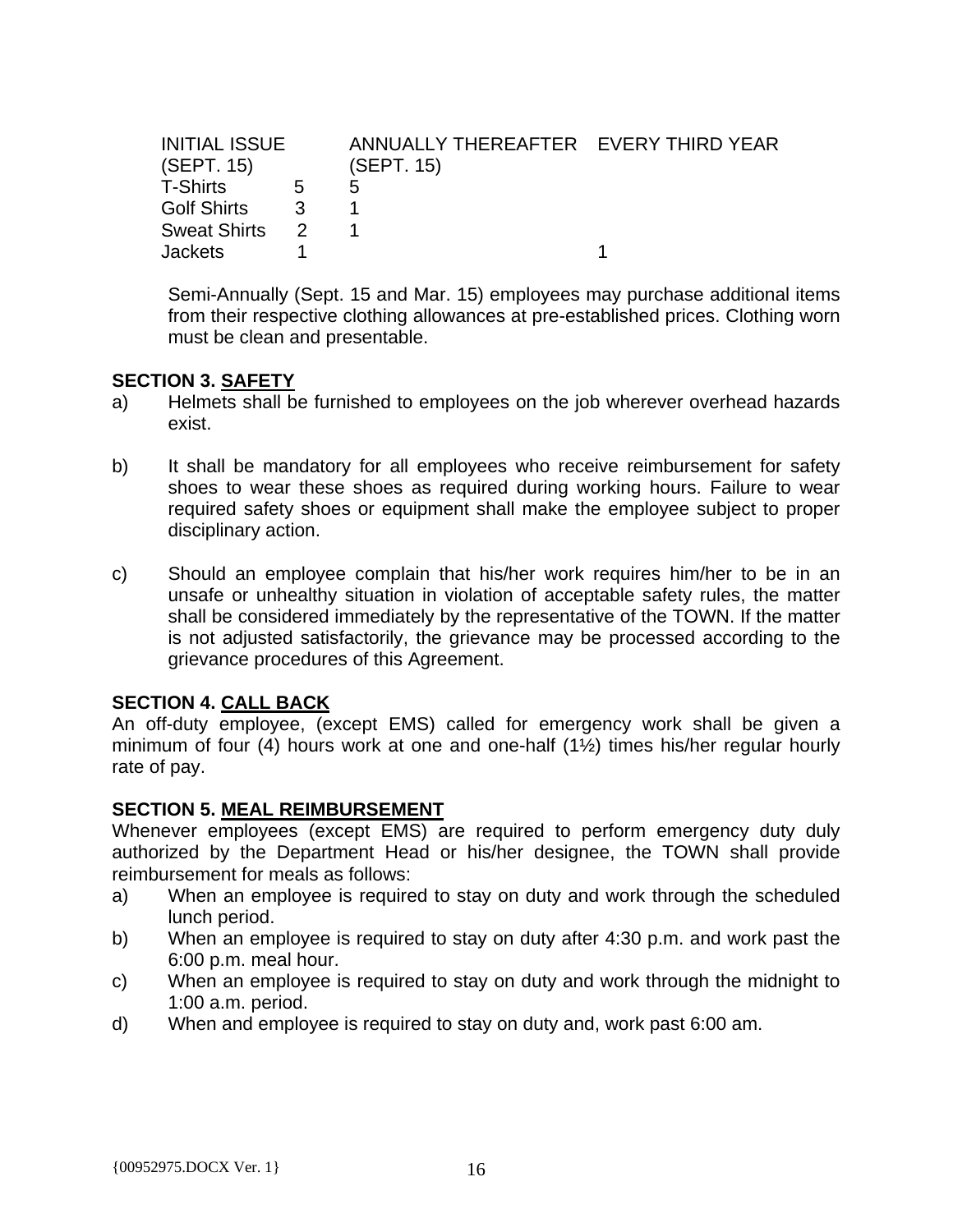The TOWN shall not provide reimbursement for meals during emergency duty as follows:

- a) No noon meal if an employee goes off duty at or before noontime and reports for duty later.
- b) No evening meal if an employee goes off duty at or before 4:30 p.m. and reports for duty later.
- c) No midnight meal if an employee goes off duty at or before midnight
- d) No morning meal if an employee goes off duty at or before 6:00 am.

After RTM approval of this Agreement the maximum allowance for each meal shall be:

| Breakfast     | Four Dollars and fifty cents (\$4.50) |
|---------------|---------------------------------------|
| Lunch         | Seven Dollars (\$7.00)                |
| Dinner        | Eight Dollars (\$8.00)                |
| Midnight Meal | Seven Dollars (\$7.00)                |

Each bill must include amount, date and time of meal, signature of the employee and the Department Head or his/her respective designee.

# **SECTION 6. MILEAGE ALLOWANCE**

Any employee required to use his/her automobile for TOWN business shall be reimbursed at the same rate as other TOWN employees as determined by the First Selectman.

# **SECTION 7. EDUCATIONAL REIMBURSEMENT**

In the event the First Selectman requires an employee to attend or participate in any course of study or out of town program for purposes of improving job skills, then the TOWN agrees to reimburse such employee for all reasonable cost attendant thereto.

# **SECTION 8. INFORMATION TO MEMBERS**

A copy of this Agreement, a copy of the Retirement Plan shall be posted on the Town's website. Employees desiring a printed copy of the contract may obtain one from the personnel office. Employees shall be provided with an Annual Statement of the employee's contribution to the Retirement Plan as of June 30th and an annual statement of unused accumulated leave balance.

# **SECTION 9. NOTIFICATION TO UNION**

- a) As soon as possible after July  $1<sup>st</sup>$  the TOWN shall submit to the UNION a list of employees by Department, showing the employee's classification and length of service within the TOWN and the employee's current salary and pay grade. Any probationary period shall be included in determining length of service.
- b) The TOWN agrees to notify the UNION of the date of hiring, termination, permanent transfer and/or promotion of employees covered by the Agreement within thirty (30) days of such occurrence with notification as to classification and rate step.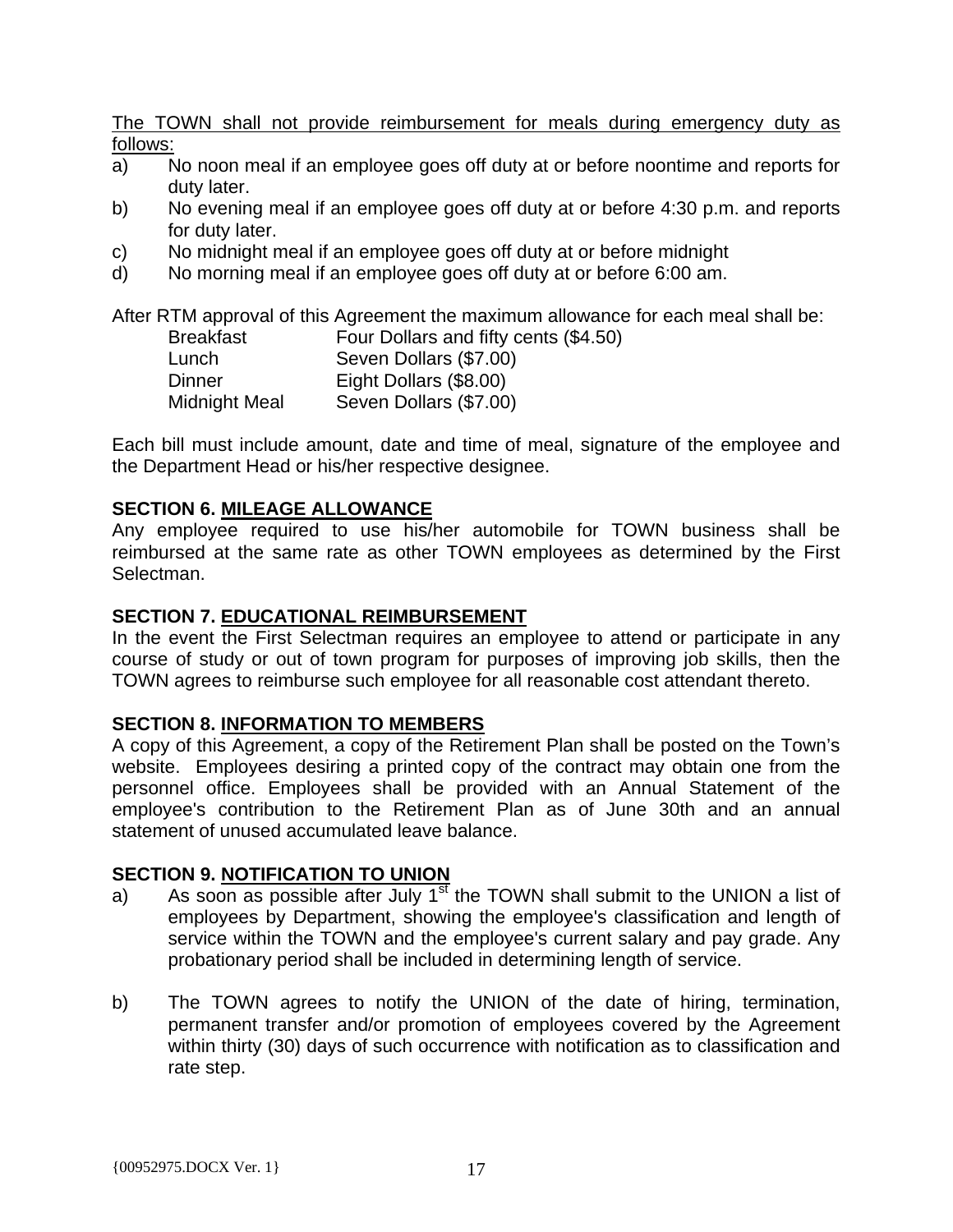# **SECTION 10. WORKING IN HIGHER CLASSIFICATION**

An employee temporarily assigned by the Department Head or his/her designee to work in a higher classification for more than four (4) hours in a day shall receive an increment on his/her scale equivalent to 5% for all such hours worked.

# **SECTION 11. EMERGENCY CALL BACK PROTECTION**

The TOWN agrees to save an employee harmless from any claim for damages to person or property and to pay for damages to an employee's automobile, not otherwise covered by insurance, resulting from an accident which occurs when an employee is enroute to or returning from an emergency call back in his/her own automobile, provided that the TOWN shall not be liable for such damages if the accident was caused by willful negligence on the part of such employee.

# **SECTION 12. DRUG AND ALCOHOL TESTING**

Employees shall be subject to reasonable suspicion drug testing.

# **ARTICLE XV EMERGENCY MEDICAL SERVICE**

# **SECTION I. TRAINING DAYS**

Each EMT and EMT Coordinator shall be entitled to a maximum of eight (8) days in each Fiscal Year as compensation for In-Service training. Such days shall be taken as approved by the Director at the convenience of the Department.

Each training session will be credited at a minimum of four (4) hours.

Training days to be classified "training days" shall be scheduled and posted a minimum of one (1) week in advance except shorter notice may be given for just cause.

#### **SECTION 2. CLOTHING**

The EMT and EMT Coordinator shall receive a clothing allowance of \$625.00 such amount being advanced immediately upon employment, to purchase necessary uniform and equipment. In addition, the TOWN shall provide the necessary patches and rockers for the uniforms.

#### **SECTION 3. CALL BACK**

Each off-duty EMT and the EMT Coordinator called in for emergency work shall be given a minimum of four (4) hours work at one and one-half (1½) times his regular hourly rate of pay.

#### **SECTION 4. WORK ON A HOLIDAY**

Effective July 1, 2007 any EMT, or EMT Coordinator who works on a Holiday listed under ARTICLE VI shall receive his/her regular salary for the day plus one additional day at the straight time rate. In addition, any overtime worked on a Holiday shall be paid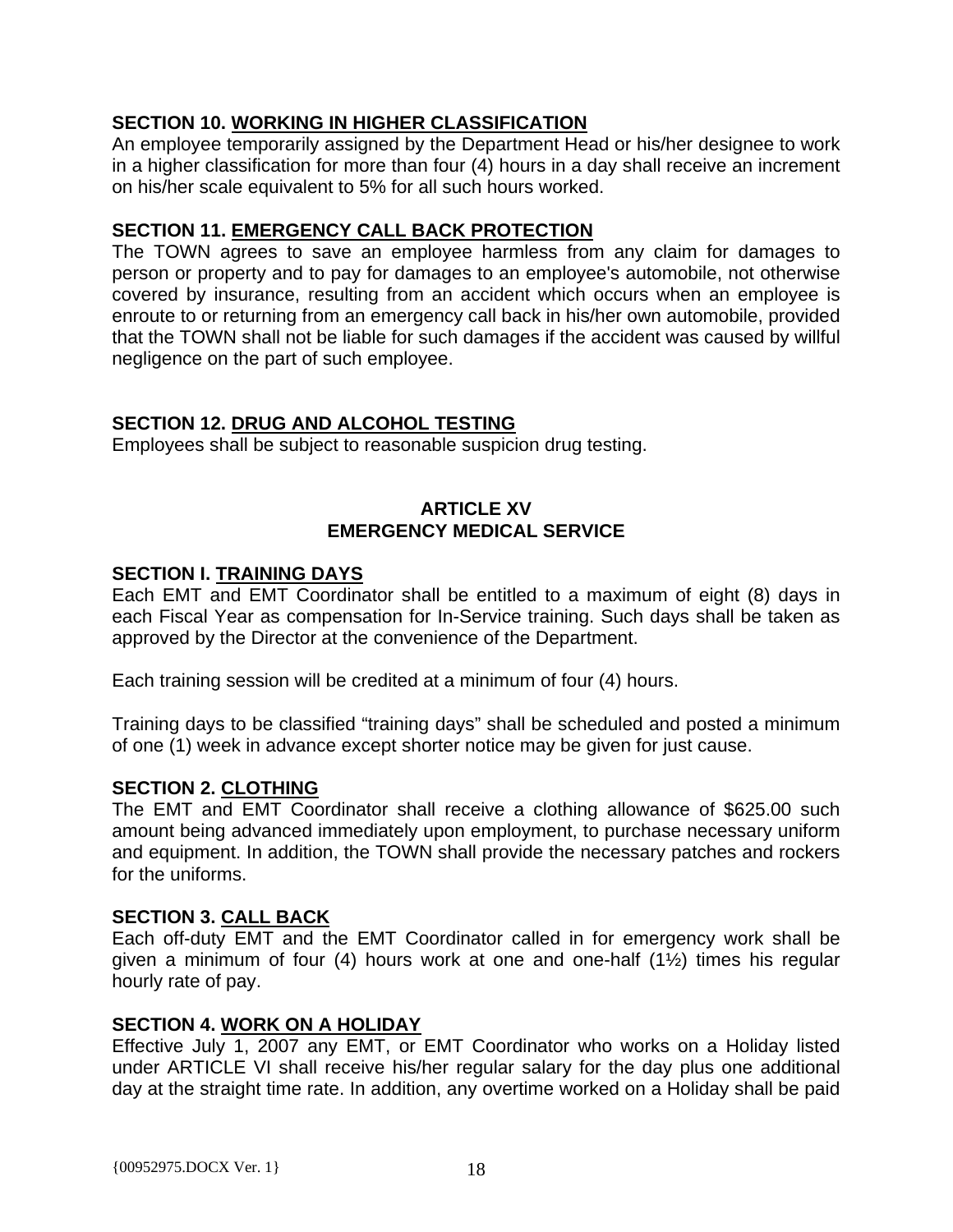at time and one-half (1.5).

# **ARTICLE XVI SUBCONTRACTING**

Before the TOWN enters into any new Agreement to subcontract any work that is presently being performed by members of the bargaining unit, it shall discuss with the bargaining unit why the TOWN is contemplating the subcontracting of the bargaining unit's work.

#### **ARTICLE XVII SAVINGS CLAUSE**

If any provision of this Agreement shall be held invalid or unlawful by any tribunal of competent jurisdiction, the remaining provisions of this Agreement shall not be affected thereby.

# **ARTICLE XVIII DURATION**

Except as otherwise provided herein, the effective date of this Agreement shall be the day following approval of this Agreement by the Representative Town Meeting, except that retroactivity on wages shall be payable only to those employees who are still employed by the TOWN or to those employees who have retired during the period of negotiation but before the Agreement has become effective. Thereafter, this Agreement shall remain in full force and effect without reopening of any kind through June 30, 2018.

It shall continue from year to year thereafter, unless either party gives notice to the other of its intention to change, modify or terminate this Agreement, which notice to the other party must be given in writing at least six (6) months prior to its termination.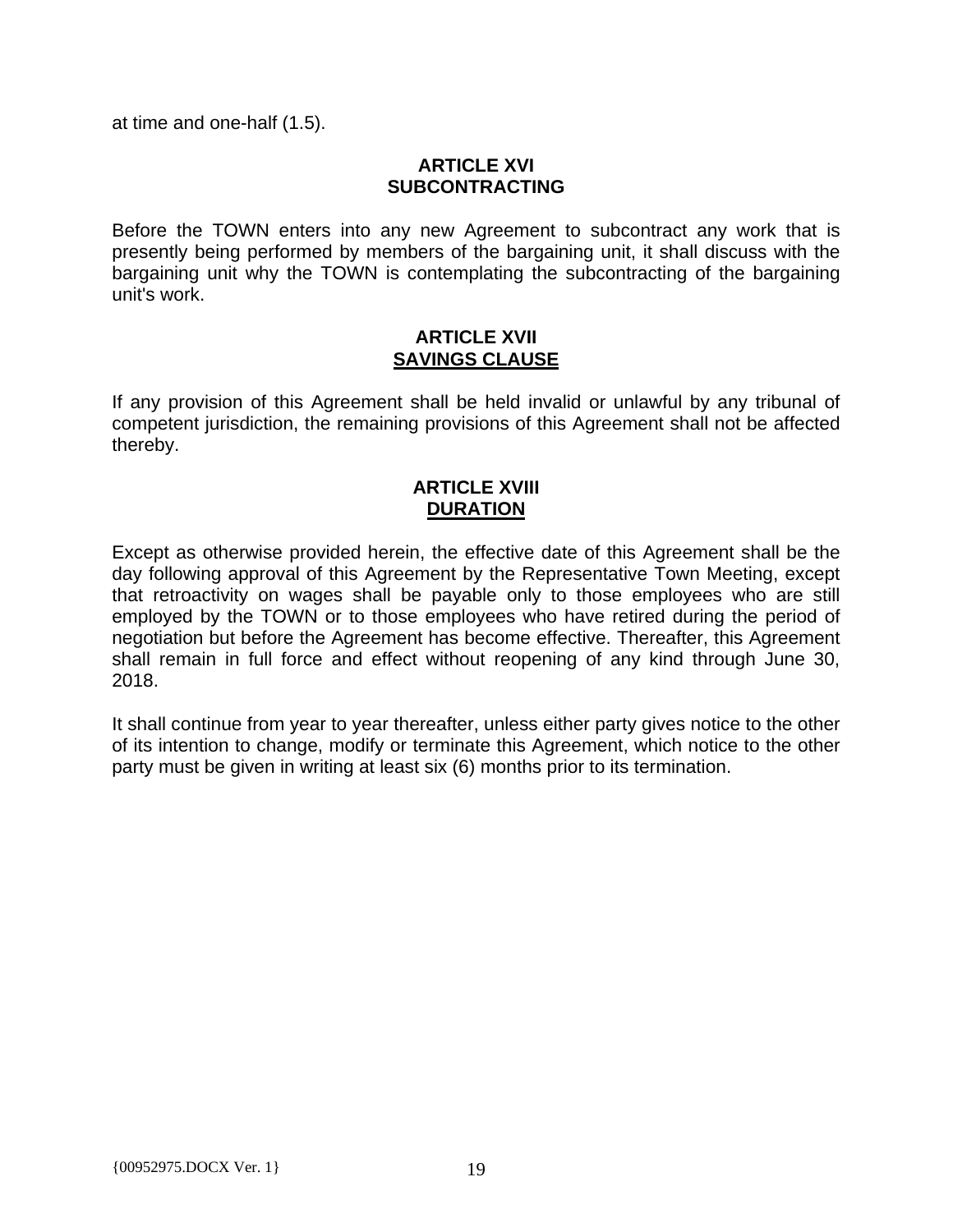# **SCHEDULE A WORK SCHEDULES – VARIOUS**

# **WORK SCHEDULES - VARIOUS**

Employees in the following positions shall work the schedule listed below and this shall be considered their normal work schedule.

# **MARINA AND BATHHOUSES FACILITIES PERSONNEL**

Personnel regularly assigned to duty at the bathhouse facilities and marinas shall, from the beginning of Memorial Day weekend through Labor Day work Wednesday through Sunday 7:00 a.m. to 3:30 p.m. or 12:00 p.m. to 8:00 p.m. During this time, overtime provisions for weekends will apply to Monday and Tuesday instead of Saturday and Sunday, except during the weeks when he/she is granted a Saturday/Sunday weekend off. Such overtime on Monday and Tuesday shall first be offered to those employees regularly assigned to those duties.

# **EMERGENCY MEDICAL SERVICES PERSONNEL**

Forty (40) hours per week as scheduled by the Chief of Police or his designee. Overtime provisions for over eight (8) hour day and Sunday will not apply, but overtime for more than forty (40) hours/week shall be at time and one half.

| POLICE EQUIPMENT MECHANIC<br>Monday - Friday. | 7:00 AM - 3:30 PM                                                          |
|-----------------------------------------------|----------------------------------------------------------------------------|
| <b>BUILDING CUSTODIANS</b><br>Police Dept.    | 7:00 AM - 3:30 PM Monday - Friday<br>or 3:00 PM - 11:30 PM Monday - Friday |
| <b>Railroad Parking</b>                       | 10:00 AM - 6:30 PM Monday - Friday                                         |
| <b>Town Hall</b>                              | 6:30 AM - 3:00 PM Monday - Friday<br>or 3:00 PM - 11:30 PM Monday - Friday |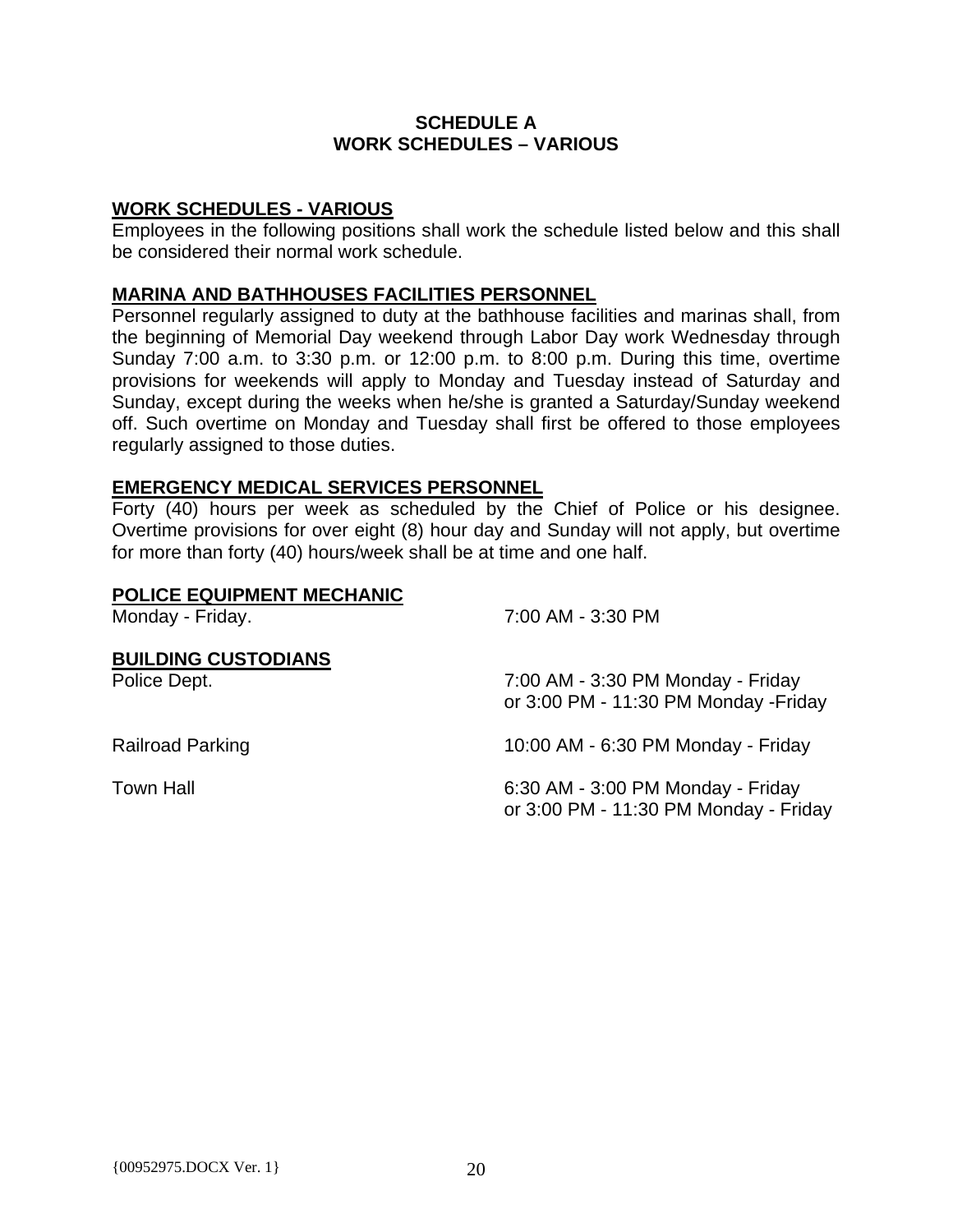# **SCHEDULE B SICK LEAVE AWARD**

Effective July 1 of each fiscal year, employees shall be eligible for an award bonus if he/she has achieved the years of service, sick leave accrual and maximum sick leave usage as shown below:

| <b>REQUIRED</b><br><b>YEARS OF</b><br><b>SERVICE</b> | <b>REQUIRED</b><br><b>ACCRUED SICK</b><br>LEAVE | <b>SICK LEAVE USED</b><br>(JULY 1 – JUNE 30)                                                     | AWARD**                          |
|------------------------------------------------------|-------------------------------------------------|--------------------------------------------------------------------------------------------------|----------------------------------|
| 5 TO 9 Years                                         | 30 days<br>0                                    | 4 or fewer days<br>$\alpha$ $\alpha$                                                             | \$100<br>90<br>80<br>50          |
| 10 to 14 Years                                       | 60 days<br>0                                    | 4 or fewer days<br>$\epsilon$<br>$\epsilon$<br>$\sim$<br>$\mathbf{G}$ $\mathbf{G}$<br>$\epsilon$ | \$200<br>\$175<br>\$150<br>\$100 |
| 15 to 19 Years                                       | 90 days<br>0                                    | 4 or fewer days<br>"<br>$\mathbf{f}$<br>$\overline{\mathbf{66}}$                                 | \$300<br>\$270<br>\$225<br>\$150 |
| 20 or more-Years                                     | 120 days                                        | 4 or fewer days<br>$\alpha - \alpha$<br>$\epsilon$<br>$66 - 66$<br>$\epsilon$                    | \$400<br>\$350<br>\$300<br>\$200 |

\*\*Awards will be disbursed in a lump sum in the first pay period in December of the fiscal year following the year in which it was earned. For example, an award made in December 1996 would be based on required years of service and required accumulated sick leave as of July 1, 1995 and the number of days of sick leave used for the period July 1, 1995 through June 30, 1996. Such awards shall not be included in calculations for pension purposes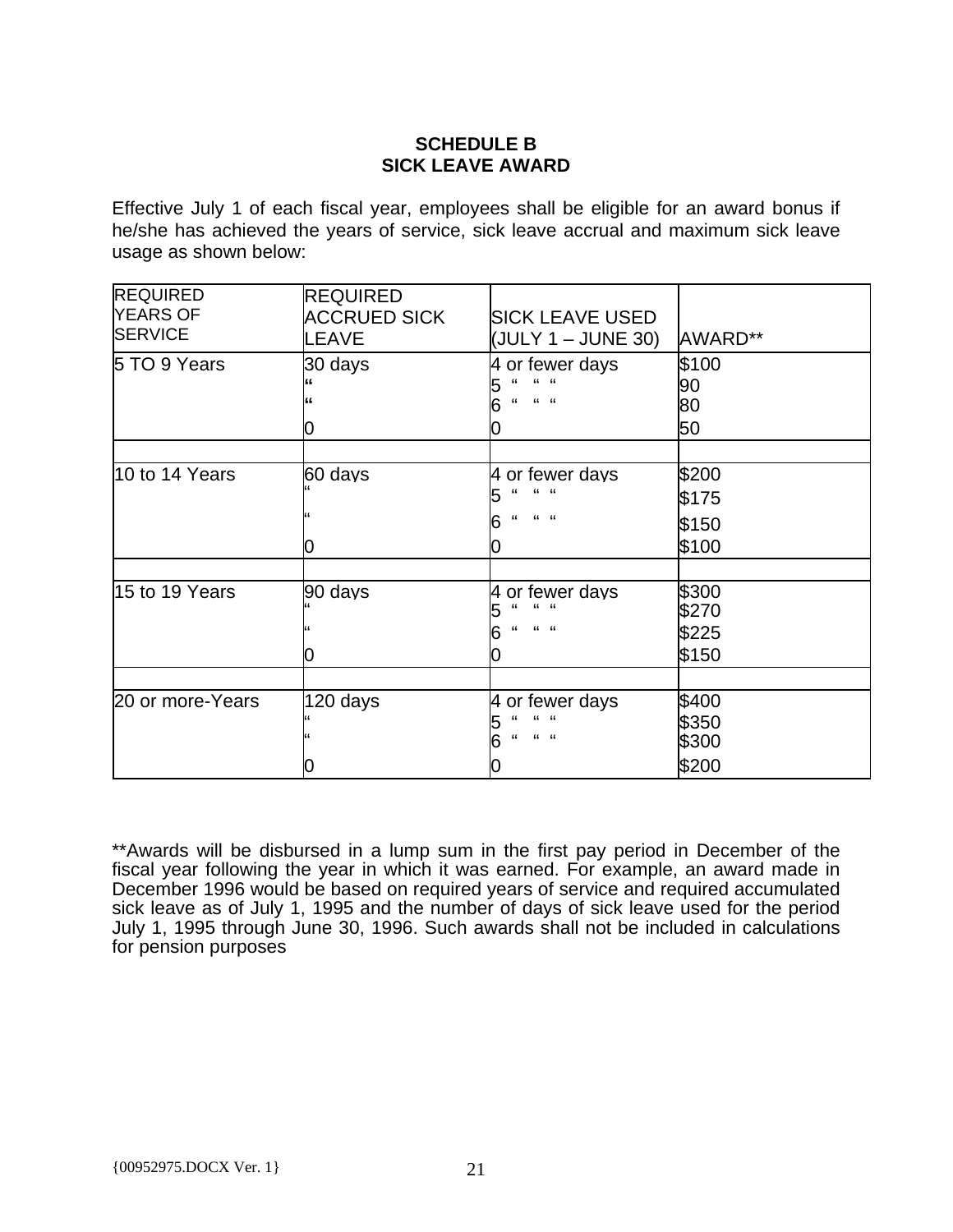FOR THE TOWN OF WESTPORT FOR THE UNION LOCAL 1303-194 COUNCIL #4 AFSCME

James S. Marpe Josh Herbst

l

l

l

l

First Selectman **Staff Representative** Staff Representative

Ralph M. Chetcuti **Edward Frawley, President** Personnel Director Local 1303-194, Council #4

l

(Date) (Date)

The above is a true and attest copy of the Collective Bargaining Agreement between the TOWN OF WESTPORT and LOCAL 1303-194, COUNCIL 4, AFSCME, AFL-CIO.

Attest: Patricia H. Strauss Town Clerk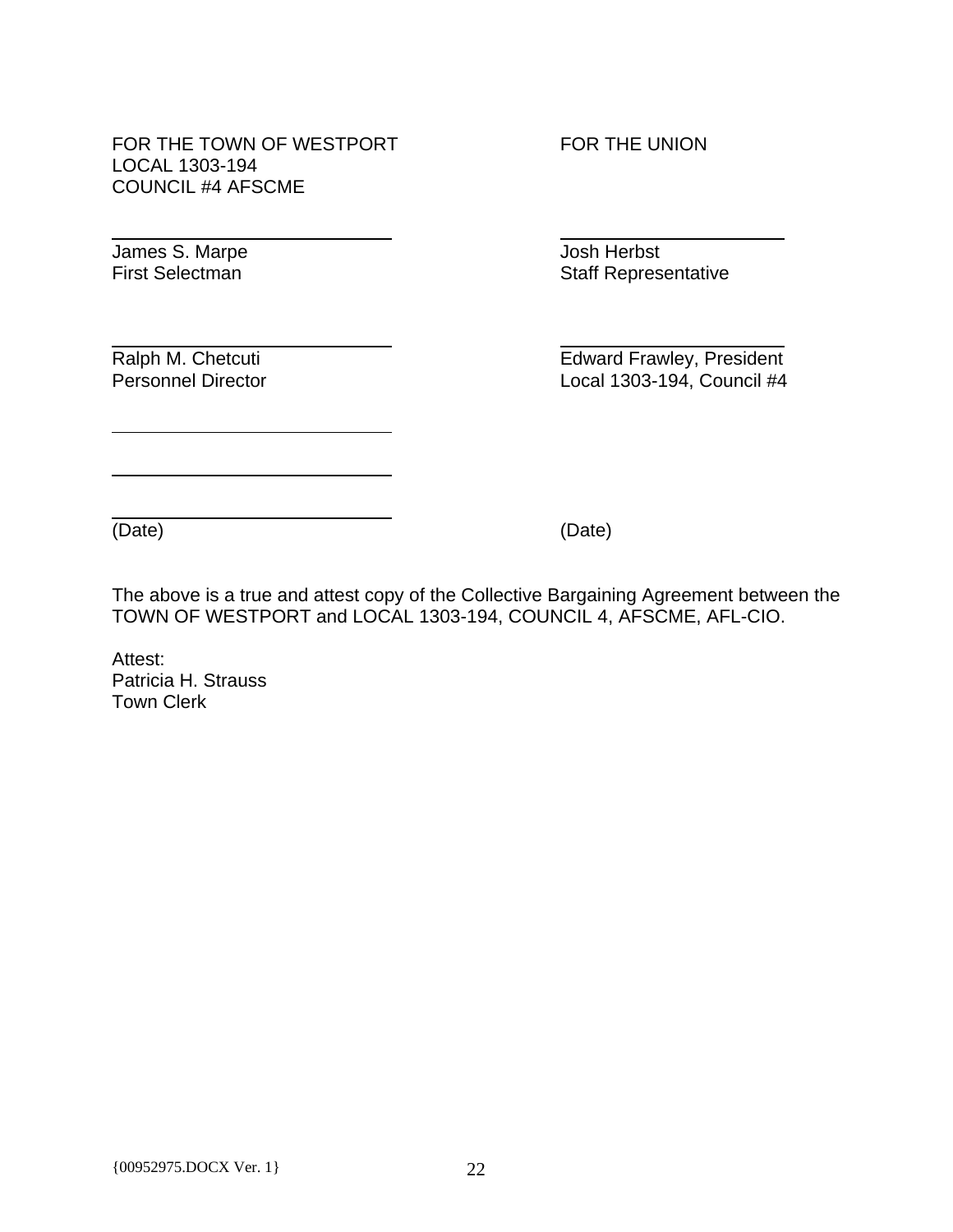# **WAGE SCALES 2015-2019 EFFECTIVE JULY 1 OF EACH YEAR INDICATED**

| <b>CLASSIFICATION</b>     | <b>FY</b> | %Inc.  | Step 1   | Step 2   | Step 3   | Step 4                                                                             | Step 5                       | Step 6   | Step 7   |
|---------------------------|-----------|--------|----------|----------|----------|------------------------------------------------------------------------------------|------------------------------|----------|----------|
|                           |           |        |          |          |          |                                                                                    |                              |          |          |
| I Laborer                 | Custodian |        |          |          |          |                                                                                    |                              |          |          |
| Custodian                 | 15/16     | 2.50%* | \$44,292 | \$46,507 | \$48,832 | \$51,273                                                                           | \$53,837                     | \$56,528 | \$59,354 |
|                           | 16/17     | 2.25%* | \$45,289 | \$47,554 | \$49,931 | \$52,426                                                                           | \$55,048                     | \$57,800 | \$60,689 |
|                           | 17/18     | 2.50%  | \$46,421 | \$48,743 | \$51,179 | \$53,737                                                                           | \$56,425                     | \$59,245 | \$62,206 |
|                           | 18/19     | 2.50%  | \$47,582 | \$49,961 | \$52,459 | \$55,080                                                                           | \$57,835                     | \$60,726 | \$63,762 |
| II Driver/Laborer         | 15/16     | 2.50%* | \$46,506 | \$48,830 | \$51,273 | \$53,837                                                                           | \$56,528                     | \$59,353 | \$62,321 |
|                           | 16/17     | 2.25%* | \$47,553 | \$49,929 | \$52,426 | \$55,048                                                                           | \$57,800                     | \$60,688 | \$63,723 |
|                           | 17/18     | 2.50%  | \$48,742 | \$51,177 | \$53,737 | \$56,425                                                                           | \$59,245                     | \$62,205 | \$65,316 |
|                           | 18/19     | 2.50%  | \$49,960 | \$52,456 | \$55,080 | \$57,835                                                                           | \$60,726                     | \$63,760 | \$66,949 |
|                           |           |        |          |          |          |                                                                                    |                              |          |          |
| III Asst. Mechanic        | 15/16     | 2.50%* | \$48,832 | \$51,274 | \$53,836 | \$56,528                                                                           | \$59,354                     | \$62,321 | \$65,435 |
| <b>Equipment Operator</b> | 16/17     | 2.25%* | \$49,931 | \$52,427 | \$55,047 | \$57,800                                                                           | \$60,689                     | \$63,723 | \$66,907 |
| <b>Grounds Specialist</b> | 17/18     | 2.50%  | \$51,179 | \$53,738 | \$56,424 | \$59,245                                                                           | \$62,206                     | \$65,316 | \$68,580 |
| <b>Head Custodian</b>     | 18/19     | 2.50%  | \$52,459 | \$55,081 | \$57,834 | \$60,726                                                                           | \$63,762                     | \$66,949 | \$70,294 |
| <b>IV Dockmaster</b>      | 15/16     | 2.50%* | \$51,273 | \$53,835 | \$56,528 | \$59,354                                                                           | \$62,321                     | \$65,435 | \$68,707 |
| <b>Equipment Mechanic</b> | 16/17     | 2.25%* | \$52,426 | \$55,046 | \$57,800 | \$60,689                                                                           | \$63,723                     | \$66,907 | \$70,253 |
| Asst. Greenskeeper        | 17/18     | 2.50%  | \$53,737 | \$56,423 | \$59,245 | \$62,206                                                                           | \$65,316                     | \$68,580 | \$72,009 |
|                           | 18/19     | 2.50%  | \$55,080 | \$57,833 | \$60,726 | \$63,762                                                                           | \$66,949                     | \$70,294 | \$73,809 |
| V Assistant Working       | 15/16     | 2.50%* | \$69,793 |          |          |                                                                                    |                              |          |          |
| Foreman                   | 16/17     | 2.25%* | \$71,364 |          |          |                                                                                    |                              |          |          |
|                           | 17/18     | 2.50%  | \$73,148 |          |          |                                                                                    | 9 month employees are paid   |          |          |
|                           |           |        |          |          |          |                                                                                    | 75% of the applicable annual |          |          |
|                           | 18/19     | 2.50%  | \$74,976 |          |          | salary (grade and step) for<br>their positions over 24<br>semimonthly pay periods. |                              |          |          |
| VI EMT                    | 15/16     | 2.50%* | \$72,140 |          |          |                                                                                    |                              |          |          |
|                           | 16/17     | 2.25%* | \$73,763 |          |          |                                                                                    |                              |          |          |
|                           | 17/18     | 2.50%  | \$75,607 |          |          |                                                                                    |                              |          |          |
|                           | 18/19     | 2.50%  | \$77,497 |          |          |                                                                                    |                              |          |          |